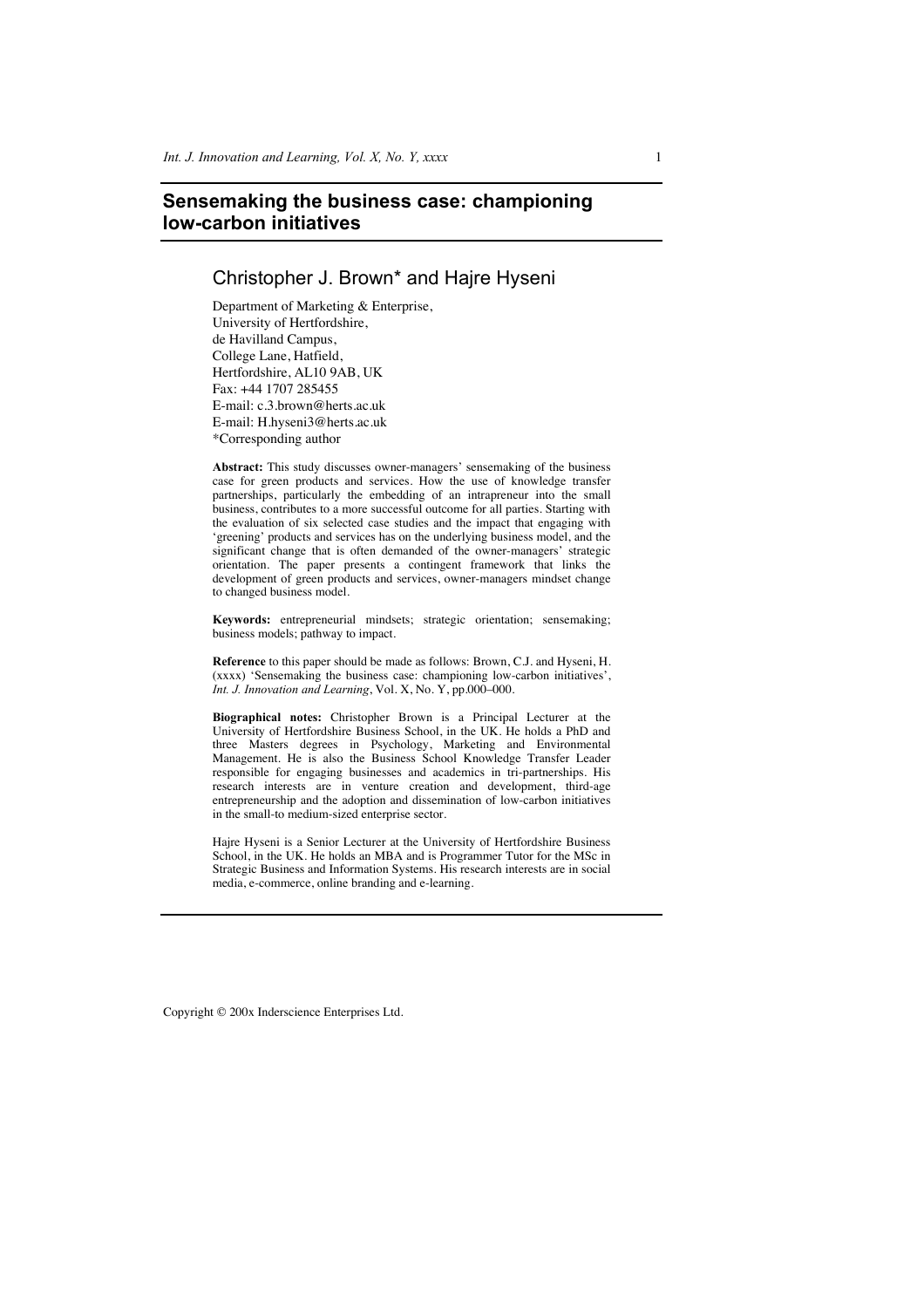## **1 Introduction**

Small- to medium-sized enterprises (SMEs) are increasingly operating in marketplaces that are uncertain, ambiguous and highly complex (Chaston et al., 2001; Mikkola, 2001), where shorter product life cycles, more fickle customers, and quicker and more adaptable competitors are 'hard' realities of survival. SMEs, like larger organisations, are being pushed into undertaking low-carbon initiatives, acquiring new knowledge and technology from outside their existing networks (Garcia et al., 2003), to stimulate the creation or modification of green customer-valued products, or services.

Burgelman (1984) suggested that individuals, and communities, who are attempting to extend the firms' 'domain of competence' through internally generated innovation, are engaged in 'corporate entrepreneurship'. These internal entrepreneurs, 'intrapreneurs', enact the new opportunities they perceive, or acquire, and drive the development and/or acquisition of new resources or knowledge combinations to stimulate new learning – resulting in new skills, competencies and opportunities. This mobile learning and associated collective actions by the owner-managers and intrapreneurs, thinking and acting both inside and outside the box, prompts a need for sensemaking (Weick, 1995). Sensemaking is the process of constructing a link between future actions and past experiences and outcomes, providing our owner-managers and intrapreneurs with guidelines on when not to act, and how and when to act (Conrad and Poole, 1998). These owner-managers and intrapreneurs actively pursue and create new linkages with external knowledge bases, like universities, research institutions and other innovative communities, and therefore surmount, or augment their current shortfalls, in knowledge and technology, associated with existing restrictive internal mindsets, resources, and skills (Freel, 2000).

These knowledge exchanges require resourcing, often the recruitment of a new intrapreneur, one that will and can challenge the existing business model – the existing rationale for the business operations. The knowledge exchange and newly engaged intrapreneur brings with it a challenge for the existing owner-manager, often the founding entrepreneur. They are often forced to relinquish total control of the business model, and to challenge their underpinning values and belief systems. The collaborative effort between the owner-manager and these new engaged intrapreneurs, is potentially beset with problems, issues and conflicts, one of which is the acknowledgement of these intrapreneurs as 'strategists' (Burgelman, 1984) and the importance of their role in the strategic process of business model change.

Entrepreneurial literature (Burgelman, 1984; Russell, 1999) suggests that 'all entrepreneurial events originate in the creative acts of individuals', but the development of these creative acts needs supporting systems that can provide resources, autonomy and emotional support. These supporting innovation communities or partnerships, share collective sensemaking of their social world (Marshall and Rollinson, 2004), one constructed from their interpretations' of organisational events, innovative outcomes, and the individuals', and others' collective actions. This sensemaking draws from their experiences, and training (Dougherty, 1992), of how to create, develop and deliver superior customer-valued products, and services. These innovative partnerships create thought worlds and interpretative systems relating to their symbolic interactions surrounding say a particular low-carbon initiative (Weick, 2001). These are highly subjective actions and are driven by an agreed set of super-ordinate goals (Sherif, 1975). These goals are key to the objectives of the innovative community, and link the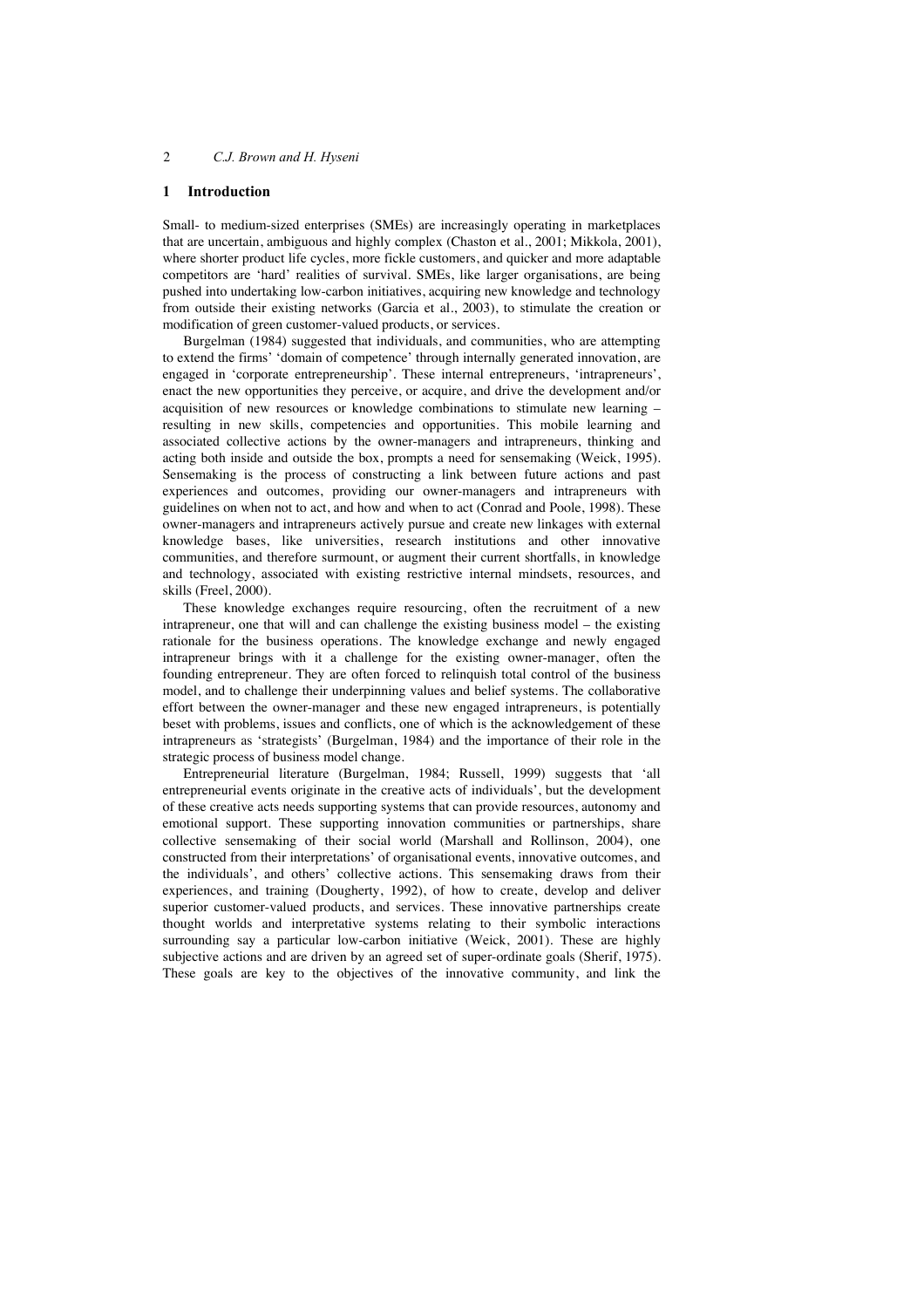communities' desired value orientations, and therefore the standards of conduct, or behaviour, expected of participants/partners (Bates and Chen, 2004), with their interpretation of their own enterprises' overall value drivers, and the underlying business model. It is these symbolic interactions, part of the rationale behind the owner-managers' and intrapreneurs' membership of this innovative community, that suggests the potential for cognitive conflict between the owner-manager, and the newly recruited intrapreneur supported by the academic supervisor.

This paper reports on the research into one particular innovative community consisting of owner-managers, intrapreneurs and academics on low-carbon innovative initiatives supported by Knowledge Transfer Partnerships (KTPs) funded by the Technology Strategy Board (TSB), a UK Government funded non-government organisation, and usually conducted over a six to twenty-four month period. The study focuses on the perceived and desired collaboration of owner-managers, intrapreneurs, mentored by university academics, and the conflicts resulting from their collective sensemaking of the knowledge/technology exchanges associated with developing and delivering a low-carbon product/service. These exchanges result in the need to change the enterprises' business model, and more importantly the owner-managers' mindset business model. The research outcomes should inform academics and practitioners of the difficulties of managing knowledge exchanges and the inevitable impact it has on the collective sensemaking driving business model change.

### **2 Enterprise and individual's sensemaking**

Enterprise research has suggested that individuals, owner-managers and intrapreneurs, analyse the action-outcome relationships associated with specific enterprise processes (actions and outcomes), and then create cognitive maps to link these to their overall sensemaking (Alexander, 2004). These individual cognitive maps ascribe specific interpretations to observed collective actions, enterprise events and innovative outcomes, and it is the reinforcement and modification of these that supports, or amends, their future actions. This sensemaking process has some hierarchy, a taxonomy of sensemaking is presented in Figure 1 (Brown, 2006), see Figure 1.

Figure 1 A taxonomy of sensemaking



*Source:* Brown (2006)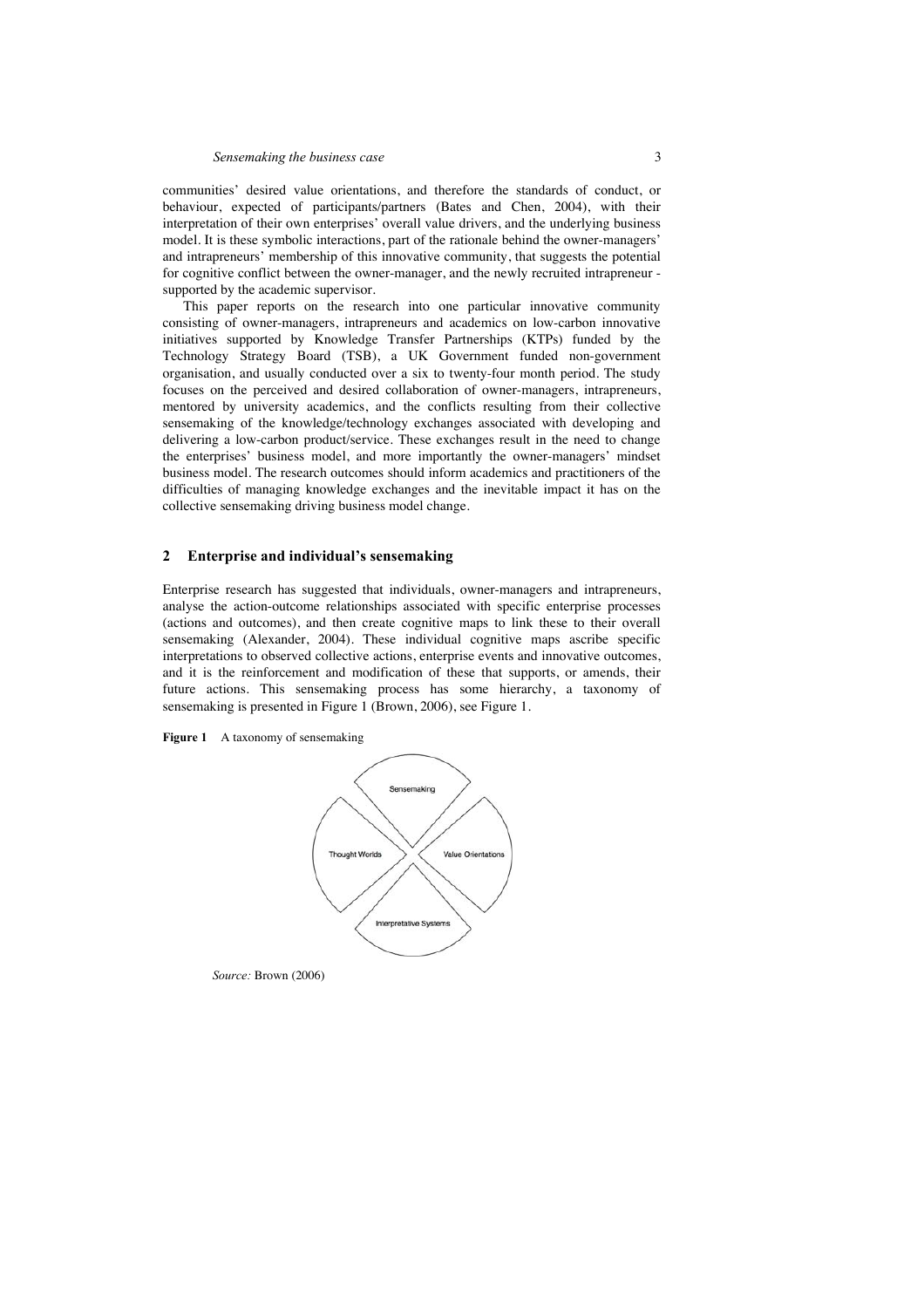The owner-managers' or intrapreneurs' interpretative systems are their internally shared 'systems of meaning' (Dougherty, 1992), and these are used to give meaning to the observed collective actions, their own, and other sub-cultures', organisational events, and innovative outcomes. Dougherty's (1992) research suggested that individuals organise their thinking and actions around this interpretative schema, and that over time these can create major barriers to relationships and collaboration between the individuals, the enterprises' sub-cultures and collaborative partners.

Overlying this are the owner-managers' or intrapreneurs' thought worlds, these reflect both what they know, and how they know, defining unique meanings to the social/business world, based on past experiences, and their professional training. Recent research on business entrepreneurs and their experiences has suggested that beyond a certain level of business experience, type of businesses and functional roles, they will exhibit a dip in their ability and propensity to identify opportunities (Ucbasaran et al. 2009). It is these entrepreneurs' or intrapreneurs' thought worlds that help attribute meaning to their own, and other sub-cultures', position, role and task within the enterprise (Rafiq and Saxon, 2000), especially associated with any innovative initiative (Brown and Frame, 2007).

These owner-managers or intrapreneurs' thought worlds directly influence their value orientations, both how they perceive the social world to work (perceived value orientations), and how they would like it to work (desired value orientations). These value orientations provide a standard of conduct for, their own, and other sub-cultures or individuals within the enterprise, and is the means by which they appraise, judge and criticise their own, and other sub-cultures' collective actions (Smith, 1969). It is this 'hierarchy of meaning' that facilitates their sensemaking of the social/business worlds, creating a coherent world, and one where they can develop mutual expectations associated with any enterprise-wide low-carbon initiative.

Lastly, these low-carbon initiatives often create artefacts, a realisation of assumptions and values of the owner-manager or intrapreneur (Hatch, 1993). The owner-managers', or intrapreneurs' interpretation of the actions and outcomes in the enterprise, and their view of these artefacts as the visible, tangible and audible results of collective actions associated with this innovative initiative (Schein, 2004). The owner-managers' or intrapreneurs' retrospective sensemaking of these artefacts creates symbols, conferring on these action/outcomes additional information and meaning. Hatch (1993) suggested that artefacts must be translated into symbols if they are to be comprehended as culturally significant events by the entire enterprise, and an innovative initiative in the form of a knowledge transfer partnership project is just that. Cohen and Bailey's (1997) definition of symbols alludes to the significance of the subjective meaning attributed by those who use them:

'..more than merely stand(ing) for or represent(ing) something else.. they also allow those who employ them to supply part of their meaning' [Cohen and Bailey, (1997), p.14]

It is the additional meaning that different individuals confer on these symbols, like a 'KTP', that suggests the importance of symbolic interpretation in shaping ownermanagers' or intrapreneurs' interpretative systems, and the thoughts worlds, sensemaking that ultimately result.

Sensemaking then is an integrative process of communicative sharing of relevant information pertaining to the challenge; interpretative act of directing and shaping of that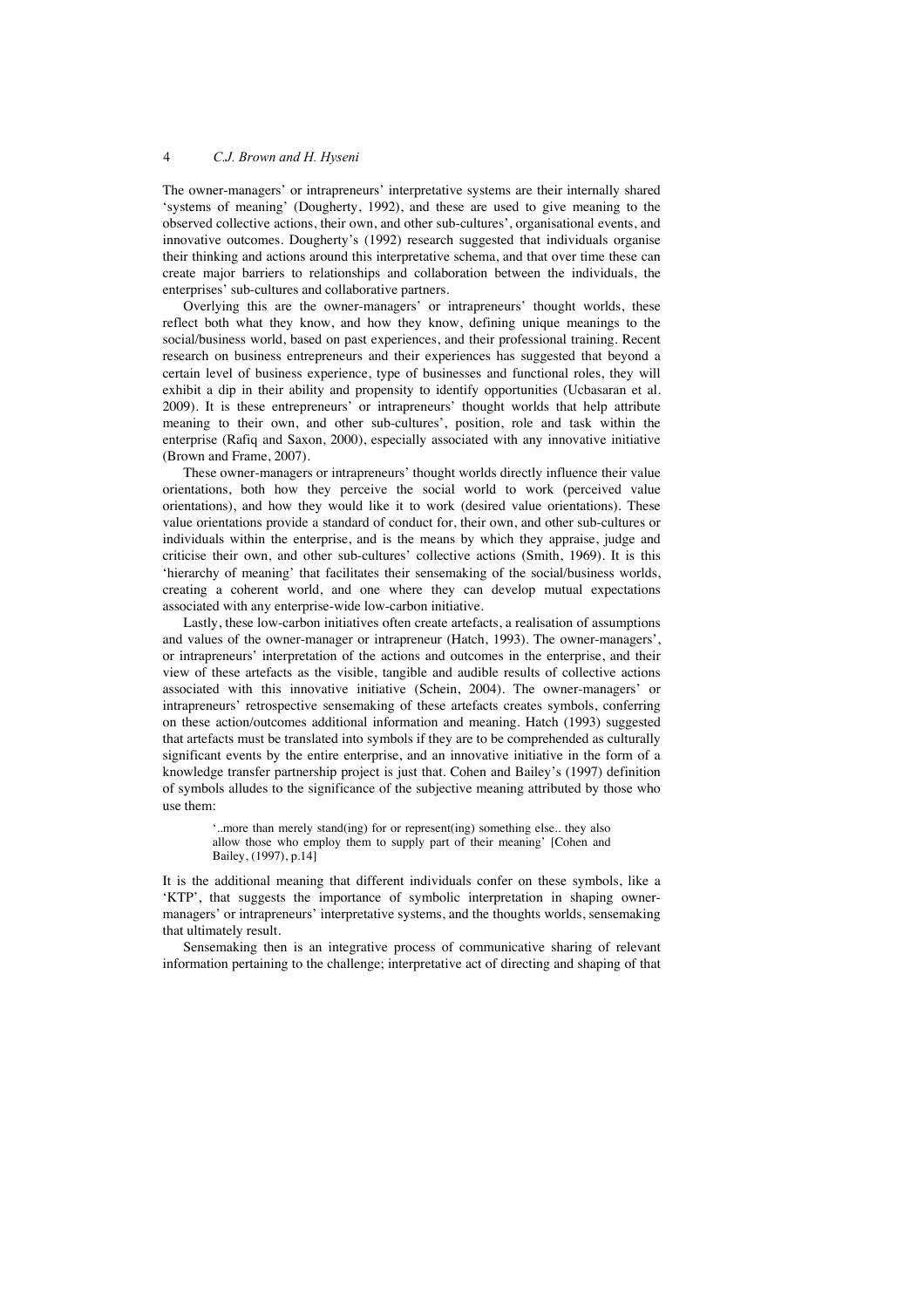information; and then interpreting it (Neill et al., 2007). Through this sensemaking activity our individuals close the loop of their understanding and interpretation on action/outcomes differences.

#### *2.1 Owner-managers' and intrapreneurs' strategic orientation*

Research in the 70's suggested that problems in enterprises are most often rooted in past decisions rather than any present marketplace dynamics or events (Miles and Snow, 1978; Greiner, 1998; Aragon-Sanchez and Sanchez-Maron, 2005). Research by Miles and Snow presented a typology that linked strategic orientation to those enterprises' evaluation of internal and external environmental factors, and that these triggered changes in their strategic orientations – management style, structural, cultural and process orientated. The research suggested that these strategic orientations result from the owner-managers and the enterprises' analysis of internal and external environmental factors (competitiveness, marketplace uncertainty and ambiguity, market orientation, economic growth) (Sahlman and Haapasalo, 2011). They represent a natural reaction to the owner-managers' thought worlds, his/her habits and perceived opportunities:

- **1** Defenders these owner-managers often focused on a narrow or limited product market, creating a niche for themselves where they have subsequently developed a leading position. They fall into a strategy of trying to protect their market share and revenues/profits.
- 2 Prospectors these owner-managers often start with a single successful product, but then steadily grow their product/service portfolio by their continuous search for new market opportunities by applying their knowledge and know-how to innovate and develop superior customer-valued products and services.
- 3 Analysers these owner-managers can act both defensively or prospectively depending on their analysis of the environmental challenges and the perceived innovation-resources that would be required.
- 4 Reactors these owner-managers are characterised by perpetual instability and inconsistency in their strategies, predominantly because of their incapacity to respond effectively to environmental changes.

The real challenge for owner-managers that have stretched most of the value of their original product/market concept is where to go next? They are generally eager to adopt new low-carbon innovative initiatives, developing new product and/or markets where they can leverage their enterprises new found or modified core competencies and experiences. The management of these low-carbon innovative initiatives ultimately falls on two types of individuals and groups within an SME, the owner-manager and the intrapreneur, brought in from the outside to help project manage.

### **3 Enterprises' business model**

There are three factors driving SME success and failure: the effectiveness of the existing business model; the dynamics of business owner-managers' and intrapreneurs' mindsets; and the strategic orientation of the enterprise.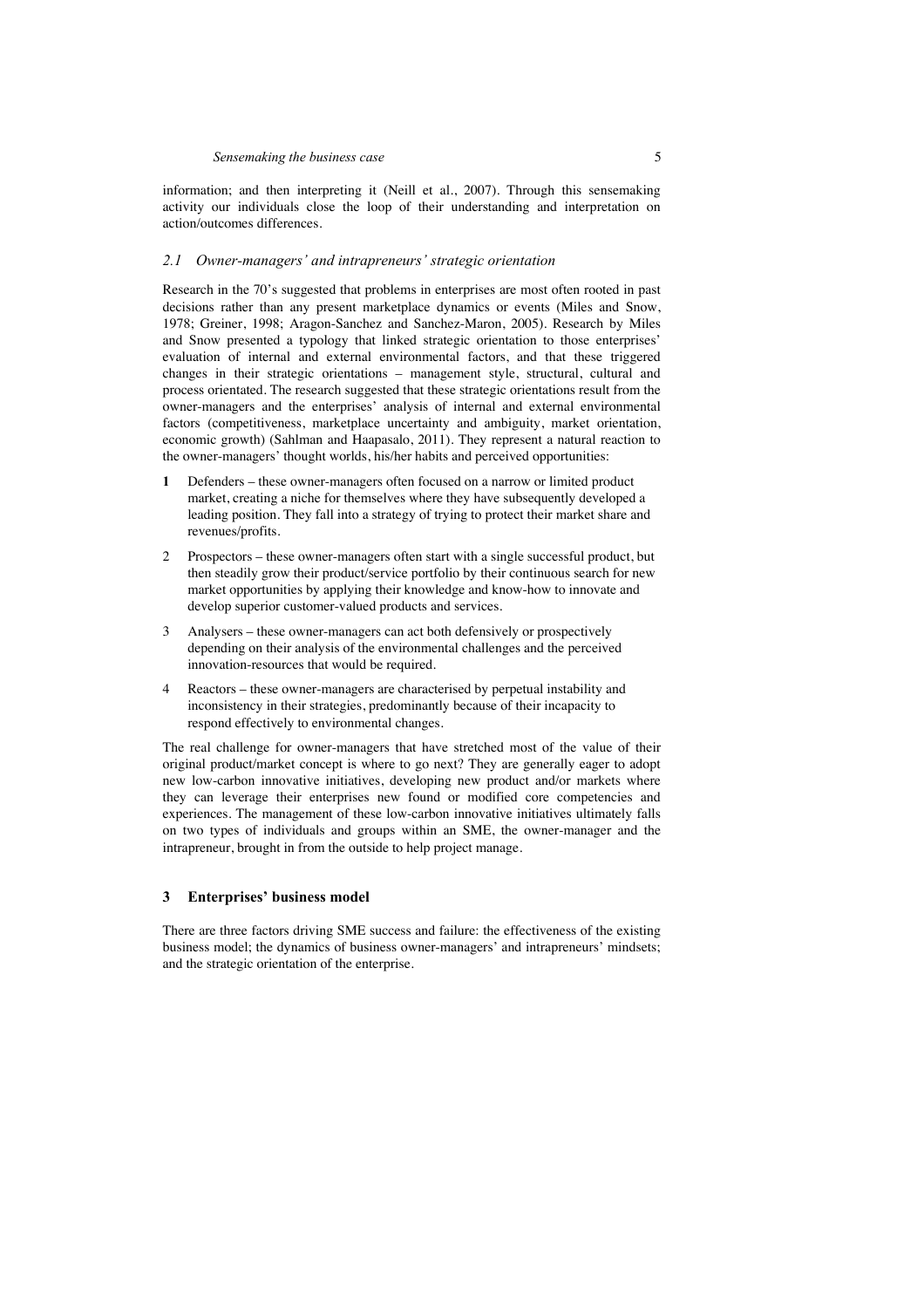#### *3.1 Business model concept*

Business models are a "description of the roles and relationships among a firm's consumers, customers, allies and suppliers that identifies the major flows of product, information, money and major benefits to the participant" [Owens, (2006), p.1]. The components of the business model are the value creation, development and implementation activities if the enterprise. The business model constructs builds on this premise of value delivery by the integrated strategy and positioning of the enterprise's products and services within the network of suppliers, partners and customers (Morris et al., 2005). Owner-managers' business models are often built upon the answers, the understanding arrived, from the following questions:

- 1 How does the enterprise create value?
- 2 Who does the enterprise create value for?
- 3 What is the source of competence?
- 4 How does the enterprise competitively position themselves?
- 5 How does the enterprise make money?
- 6 What are the enterprises time, scope and size ambitions?

The business model, defined by the answers to the six questions above, has to deliver three principal outcomes – it must fit the enterprise and its customer base (current and future), it must be sustainable and it must evolve – to meet uncertainty caused by competition and marketplace forces. The last two of these criteria, for a successful business model, are the key challenges for our owner-managers. Owner-managers look outside their enterprise for ideas of how to drive sustainability into their business model, hence the search for new knowledge, technologies and practices.

The UK business marketplace is more complex than it was 20 years ago, the simple linear model of 'market pull' and 'technology push' are insufficient to both, base a enterprises' strategy on, or induce the critical movement of knowledge and technology throughout the economy (Etzkowitz and Leydesdorff, 2000; Hekkert et al., 2007). At the heart of this knowledge and technology transference revolution are the UK's academic institutions, those same institutions that are heralded as the principal source of future entrepreneurs, innovators and leaders, they also hold the key to national economic development. In the UK the government has spearheaded a tri-partnership between industry, universities and themselves, the scheme the 'KTPs' has been aimed at enterprises needing new knowledge and technology to move their business models onto the next level of growth and development. These KTPs are one mechanism by which the UK government hopes to transform both business and universities, the intention being to:

- establish government/enterprise/university relationships at a strategic level, where all partners are working towards a valued-solution (Anussornnitisarn et al., 2010)
- x profit from the exchange taking that from the individual partners perspective
- that knowledge and outcomes can be flexible and adaptable (Moroz et al., 2010)
- develop further the human capital factor (Ucbasaran et al.,  $2009$ ) supporting the concept of a knowledge intensive economy.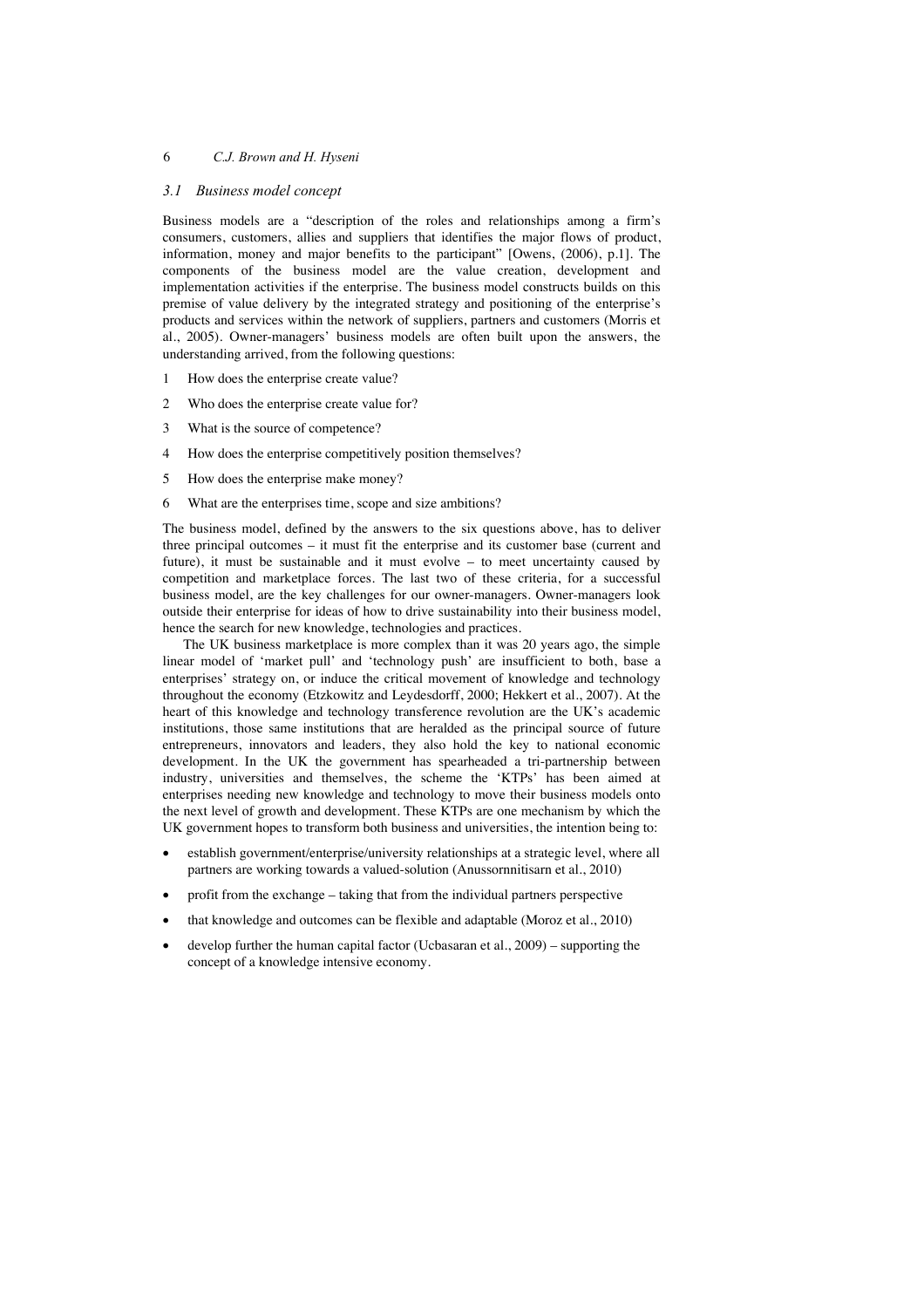#### *Sensemaking the business case* 7

Another important impact of the knowledge exchange process is the ability of universities to more successfully engage and demonstrate the value of their knowledge and expertise to the SME sector.

### **4 Research aims, objectives and strategy**

The research study set out to explore owner-managers' and intrapreneurs' approaches to the evaluation of these low-carbon product/service developments, and the impact they had on the enterprises' business model.

The research questions set for this study were:

- 1 How does this environmental uncertainty, represented by new low-carbon requirements, impact on the owner-managers' strategic orientation and their openness to engagement in knowledge exchange activities?
- 2 What is the impact of the new intrapreneurs' mindset to the owner-managers' strategic orientation?
- 3 What is the impact of the both the environmental uncertainty and new intrapreneurs' mindset on the underlying business model?

### *4.1 Research strategy*

Existing research on the link between owner-managers' mindsets and process-orientated business models is limited. Our research uses a case study approach to help develop our exploratory strategy. The case study approach is in-line with Yin (1989) and Eisenhardt (1989) guidance on using this methodology for early phase theory development. The research design was based on an exploratory strategy collecting data from two sources, using two methods: the first, a literature review; the second, a multi-case study approach analysing six enterprises, over a twelve month period, examining the perceptions of these owner-manager's towards the link between external business opportunities and threats, and changes to their mindset-business model (Yin,  $\boxed{1984}$ ).

During our visits to the enterprises we asked the owner-managers to collect together events since the last meeting that exemplified the current business processes and strategies used. The five questions below were used to open the meetings with the ownermanagers, to get them to reflect on how the events have potential changed their mindset towards the sustainability and appropriateness of their business model, and the potential impact of the innovative initiative (KTP project) on their strategic orientation:

- 1 Describe your existing business model?
- 2 What type of business opportunities and threats do you face each year?
- 3 How do these opportunities and threats challenge your existing business model?
- 4 How do you evaluate these opportunities and threats?
- 5 What are the critical factors determining a positive outcome?

**Comment [a1]:** Author: Please note that Section 5 was replaced with Section 4. The succeeding sections were renumbered as well.

**Comment [t2]:** Author: Please confirm the year of publication (whether 1984 or 1989).

Reference entry:

Yin, R. (1984) *Case Study Research*, Sage Publications, Newbury Park, CA.

**Comment [t3]:** Author: Please provide the full reference or delete from the text if not required.

**Comment [t4]:** Author: Please confirm the year of publication (whether 1984 or 1989).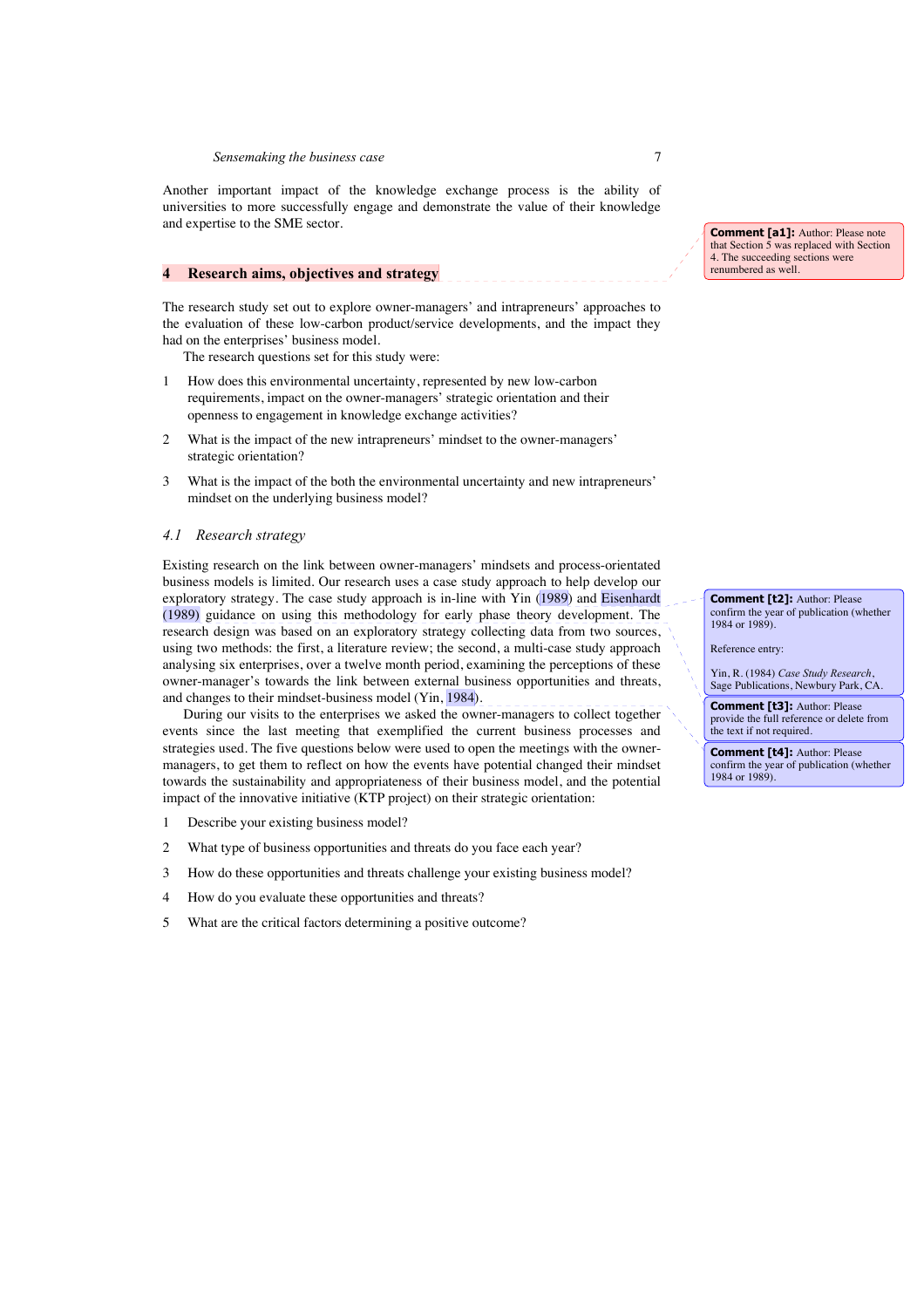The six businesses where chosen out of 30 businesses studied over the last five years. Table 1 provides some background information about their operations and characteristics, and initial reasons for undertaking a KTP.

Table 1 Six business case studies

| Firm<br>characteristics           | Strategy           | Management<br>team/style                         | Market<br>dynamics                       | Reasons for<br>KTP – knowledge<br>transferred                                                                                                                                                                    |
|-----------------------------------|--------------------|--------------------------------------------------|------------------------------------------|------------------------------------------------------------------------------------------------------------------------------------------------------------------------------------------------------------------|
| Enterprise A<br>$< 50$ employees  | Differentiation    | <b>Business owner</b>                            | Regional<br>limited sectors              | Diversification-<br>how to conduct<br>new market<br>research, using<br>digital marketing to<br>create sales leads.                                                                                               |
| Enterprise B<br>$< 100$ employees | Differentiation    | Partnerships (2)<br>designer/sales               | European<br>hospitality/<br>distribution | Improved<br>effectiveness and<br>new markets -<br>understanding of<br>how to create a<br>marketing function,<br>using marketing to<br>build brand equity.                                                        |
| Enterprise C<br>$< 50$ employees  | Cost<br>leadership | Partnership (2)<br>trainer/OA                    | Regional<br>social care<br>training      | Improved<br>effectiveness and<br>new markets -<br>develop skills into<br>using viral<br>marketing via<br>social media,<br>understanding the<br>link between e-mail<br>campaigns and<br>sales lead<br>generation. |
| Enterprise D<br>$< 100$ employees | Market entry       | Partnership (3)<br>operations/<br>sales/designer | International<br>safety<br>equipment     | New market entry<br>- undertaking<br>market research,<br>developing market<br>entry strategies,<br>building new sales<br>and marketing<br>channels.                                                              |
| Enterprise E<br>$<$ 20 employees  | Differentiation    | Partnership (2)<br>scientist/<br>accountant      | European<br>pharmaceutical               | Market-orientation<br>- using social<br>media to drive<br>website traffic,<br>digital marketing<br>strategies to<br>encourage<br>involvement in<br>Webinars.                                                     |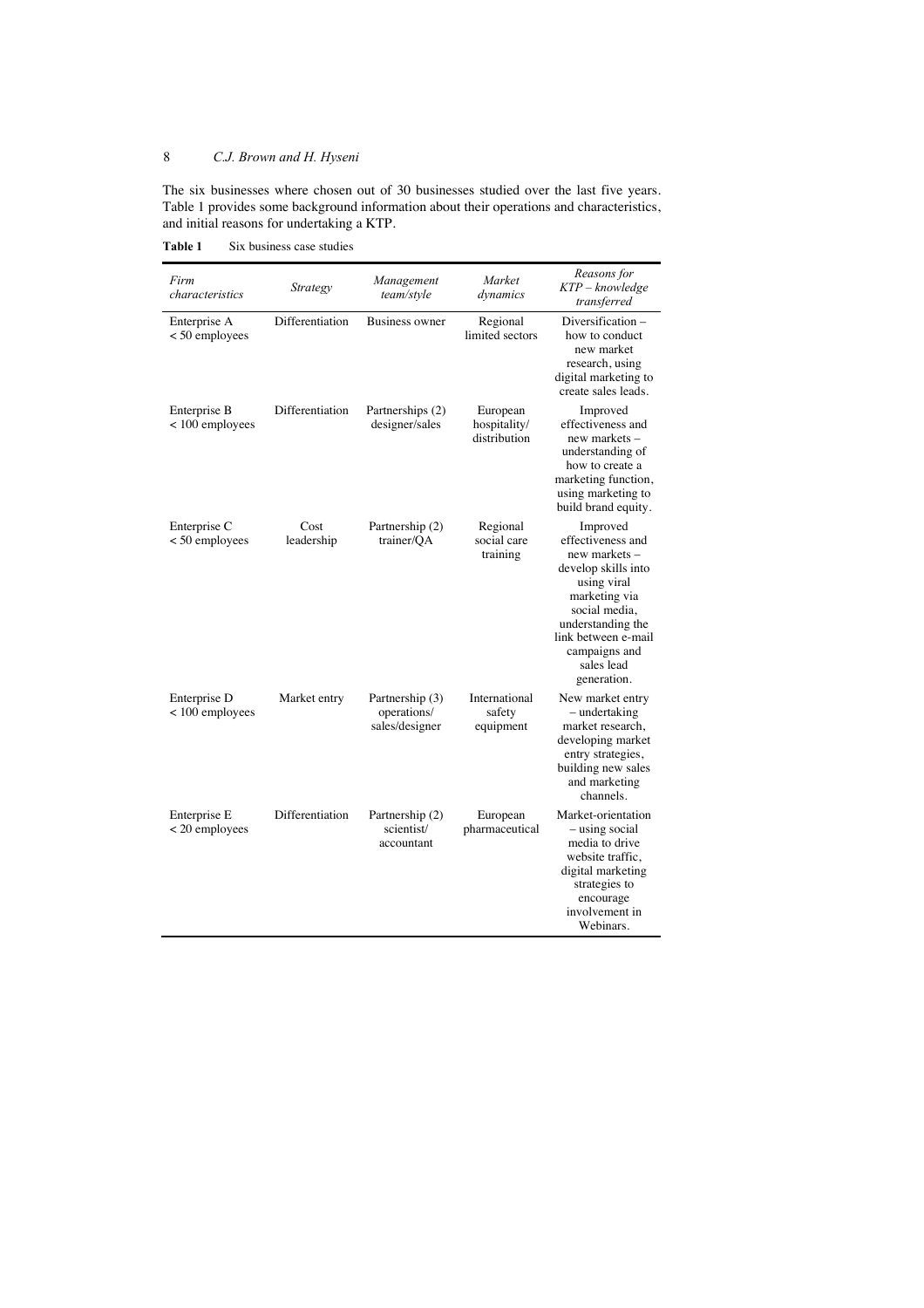| Table 1 | Six business case studies (continued) |  |  |
|---------|---------------------------------------|--|--|
|---------|---------------------------------------|--|--|

| Firm<br>characteristics              | Strategy        | Management<br>team/<br>style                 | Market<br>dynamics                 | Reasons for KTP -<br>knowledge<br>transferred                                                                                                                                                 |
|--------------------------------------|-----------------|----------------------------------------------|------------------------------------|-----------------------------------------------------------------------------------------------------------------------------------------------------------------------------------------------|
| Enterprise F<br>150-200<br>employees | Diversification | <b>Business</b><br>manager<br>leadership PLC | European<br>retail<br>technologies | Improved market<br>diversification and<br>product portfolio<br>$management -$<br>online business<br>development<br>strategies, linking<br>e-mailing<br>campaigns to sales<br>lead generation. |

Nvivo software, a Nu\*dist type qualitative analysis software package, was used to help conduct the content analysis and then organise, code and provide statistical data on the resulting axial and core codes. A key concern was the validity of the content analysis, therefore considerable weighting was given to the latent sense-making these business entrepreneurs put on their actions and subsequent understanding, rather than just the superficial interpretation of the literal content of the data.

The analysis of the qualitative data is presented in the next section.

## **5 Findings**

## *5.1 Enterprise A*

This enterprise operates in a fragmented medium-value manufacturing sector, servicing its business client with high quality products.

**Table 2** Enterprise A entrepreneurial mindset, strategic orientation and business model changes

| Perceptions of<br>needed business<br>model change | Environmental<br>factors                                | Prospective<br>business model<br>changes                                 | Strategic<br>orientation | Expected and<br>actual impact                                                                                          |
|---------------------------------------------------|---------------------------------------------------------|--------------------------------------------------------------------------|--------------------------|------------------------------------------------------------------------------------------------------------------------|
| Enterprise A<br>Owner-manager                     | Sector<br>$uncertainty -$<br>falling sales <sup>1</sup> | Develop new<br>markets and<br>increase share of<br>existing <sup>1</sup> | Reactive <sup>1</sup>    | Previous success<br>based on quality of<br>product delivered -<br>not turning into<br>revenue/profit<br>streams? $1$   |
|                                                   | How to<br>engage these<br>new<br>$\text{customers}^2$   | Marketing best<br>practice to<br>existing<br>marks <sup>2</sup>          | Analyser <sup>2</sup>    | Slowly changing<br>value orientations<br>from being<br>process-driven<br>towards being<br>market-oriented <sup>2</sup> |

Notes: <sup>1</sup>started<br><sup>2</sup>finished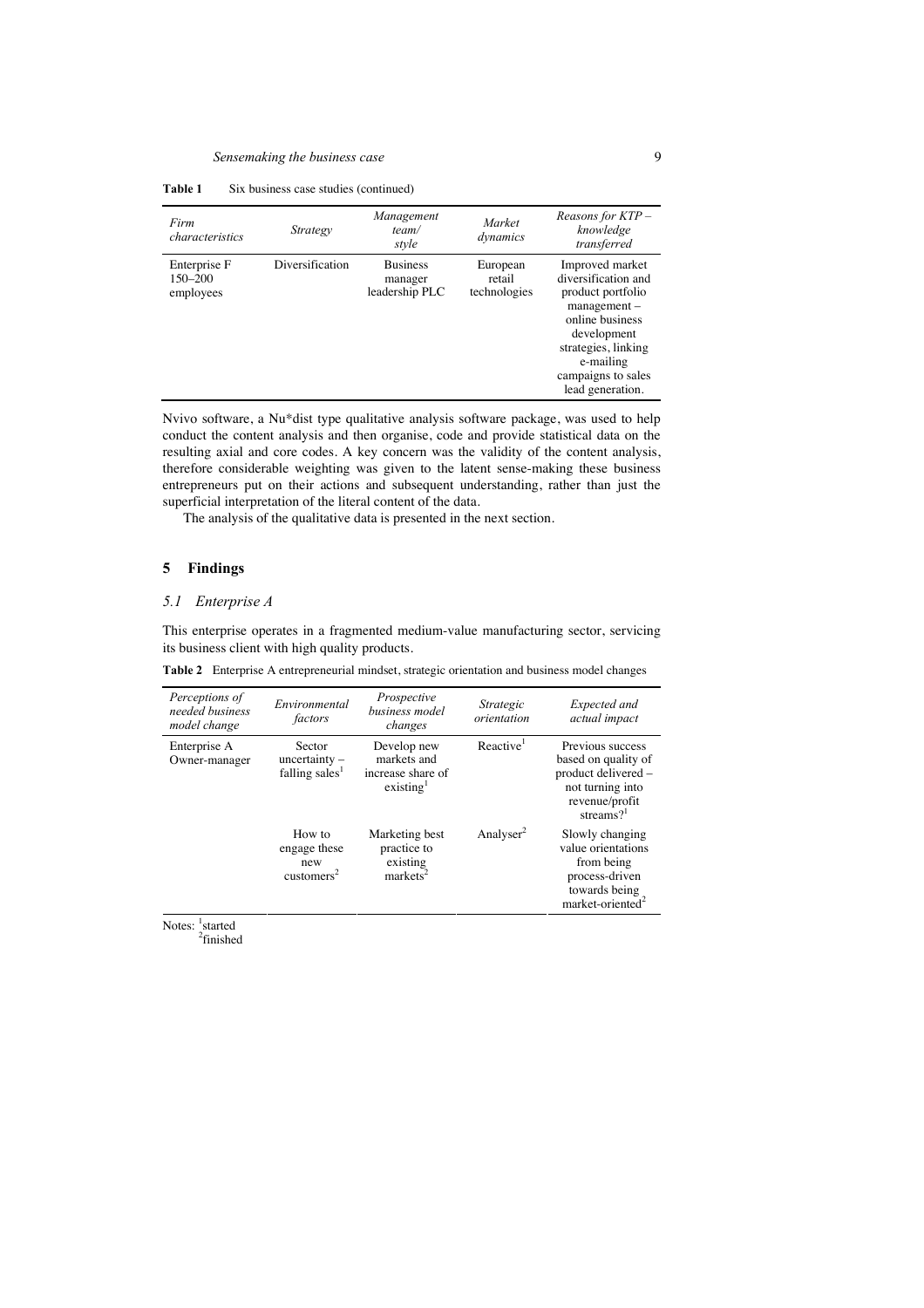| Table 2 Enterprise A entrepreneurial mindset, strategic orientation and business model changes |
|------------------------------------------------------------------------------------------------|
| (continued)                                                                                    |

| Perceptions of<br>needed business<br>model change | Environmental<br>factors                                                   | Prospective<br>business model<br>changes                                                      | Strategic<br>orientation | Expected and<br>actual impact                                     |
|---------------------------------------------------|----------------------------------------------------------------------------|-----------------------------------------------------------------------------------------------|--------------------------|-------------------------------------------------------------------|
| Intrapreneur                                      | Understanding<br>business<br>model <sup>1</sup>                            | Identify new<br>market sectors <sup>1</sup>                                                   | Prospective <sup>1</sup> | Changing business<br>entrepreneurs'<br>mindset model <sup>1</sup> |
|                                                   | Delivering<br>value through<br>tactical<br>marketing<br>plans <sup>2</sup> | Legitimise the<br>changes in<br>market<br>orientation<br>through B2B<br>research <sup>2</sup> | Analyser <sup>2</sup>    | Changing business<br>entrepreneurs'<br>mindset model <sup>2</sup> |

Notes: <sup>1</sup>started

2 finished

At the beginning of the project the business owner-manager, had just taken back control of business development from a senior manager, who then subsequently left. The enterprise had just been through a very demanding eighteen months period where orders had dropped by over a third. Yet through this period the owner-managers had remained active and positive. The nature of the business was both seasonal and non-repeat business, putting a strain on forecasting and developing any sustained relationship with key customers.

At the completion of the project, some fifteen months later, several important outcomes were noted. First, a market development plan was developed, highlighting potential sectors, lists of businesses likely to benefit from the enterprises' services, and strategy to contact and visit them. Interestingly, the intrapreneur very quickly recognised within six months of the project start the importance of linking strategic development with quick win financial gains – especially focusing on the link to sales lead generation. The owner-manager's strategic orientation had changed from 'Reactive' to 'Analyser', but he was still very reticent to change market sectors or delegate more authority to the intrapreneur, as a consequence they left at the completion of the project.

## *5.2 Enterprise B*

The current owner-manager founded this business with another colleague to provide an output for their creative efforts, both were trained as industrial designers. The enterprise had successfully developed retail sales of its products through some leading-name High Street stores, and had also successfully set up a European sales network of small distributors selling into electrical retail outlets and to property developers.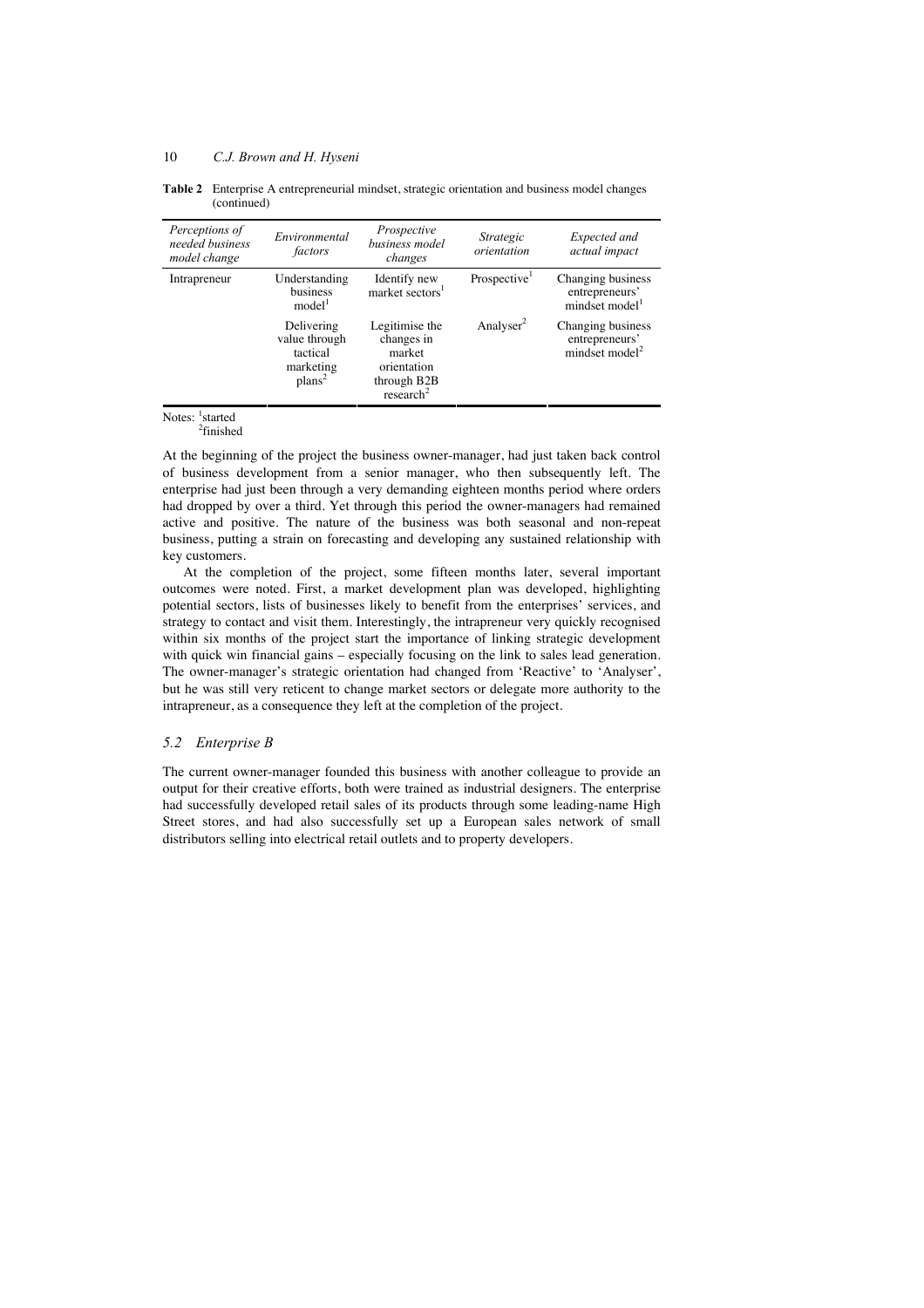| Perceptions of<br>needed business<br>model change | Environmental<br>factors                          | Prospective<br>business model<br>changes                                 | Strategic<br>orientation | Expected and<br>actual impact                                                                      |
|---------------------------------------------------|---------------------------------------------------|--------------------------------------------------------------------------|--------------------------|----------------------------------------------------------------------------------------------------|
| Enterprise B<br>Owner-manager                     | Stagnation in<br>European<br>sales <sup>1</sup>   | Develop new<br>markets and<br>increase share of<br>existing <sup>1</sup> | Defender <sup>1</sup>    | Quick solutions to<br>market<br>identification and<br>sales inefficiencies <sup>1</sup>            |
|                                                   | Managing the<br>European<br>sales network $2$     | Understanding<br>how to drive<br>sales<br>efficiencies <sup>2</sup>      | Defender <sup>2</sup>    | Realisation that the<br>European sales<br>network was not<br>delivering full<br>value <sup>2</sup> |
| Intrapreneur                                      | Sales and<br>marketing<br>management <sup>1</sup> | Market<br>application<br>knowledge <sup>1</sup>                          | Prospective <sup>1</sup> | Changing business<br>entrepreneurs'<br>mindset model <sup>1</sup>                                  |
|                                                   | Sales and<br>marketing<br>management <sup>2</sup> | Sales<br>$m$ anagement <sup>2</sup>                                      | Analyser <sup>2</sup>    | Changing business<br>entrepreneurs'<br>mindset model <sup>2</sup>                                  |

**Table 3** Enterprise B entrepreneurial mindset, strategic orientation and business model changes

Notes: <sup>1</sup>started<br><sup>2</sup>finished

At a chance meeting of small business owners the university first met the owner-manager of this thriving manufacturer, during this meeting they expressed an interest in conducting a project to look at one particular challenge they had. Their sales were predominantly through high street retailers, however this somewhat limited their sales to the domestic market and they were keen to develop further the commercial side. When the project started the owner-manager was very passive in his business development activities, and because of this was unable, or unwilling, to provide firm leadership. Over the previous five years the enterprise had taken a very defensive position in regards to its product development plans and management of its European sales channels.

At the completion of the project, some nine months later, several important outcomes were noted. A tactical marketing plan was generated showing the key territories and applications where growth was possible, and suggested communication strategies to drive this. However, the intrapreneur was unable to directly identify and implement plans that had any quick wins for the business. Since, the owner manager continually wanted to focus on the business/market strategy and not on specific country marketing plans. The owner-managers' strategic orientation had remained unchanged, very unwilling to change his thought worlds on how to drive more revenue/profit from his existing sales channels. Equally unwilling to provide leadership on the search for new opportunities (market and product). During the project increasing conflict arose between the ownermanager, intrapreneur and the university mentor on the project value deliverables, specifically the need to demonstrate the value of the strategic options in generating new customer markets and specifically new channels for distribution.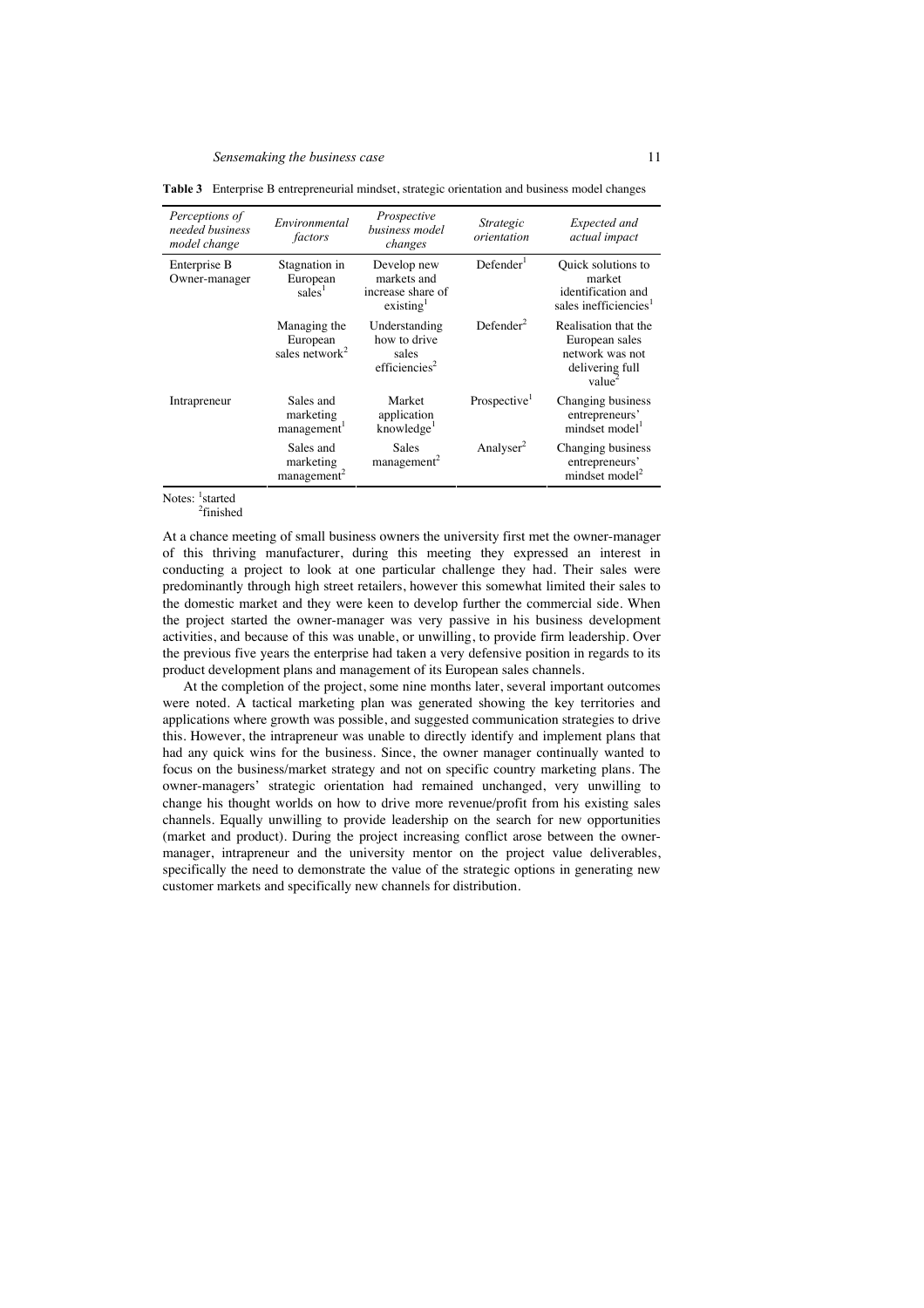#### *5.3 Enterprise C*

The owner-manager came from the public sector skill training sector, starting a training enterprise, with a close colleague, focused on utilising government funding opportunities for client enterprises to increase the skills and core competencies of their employees.

**Table 4** Enterprise C entrepreneurial mindset, strategic orientation and business model changes

| Perceptions of<br>needed business<br>model change | Environmental<br>factors                                         | Prospective<br>business model<br>changes                                                                   | Strategic<br>orientation | Expected and<br>actual impact                            |
|---------------------------------------------------|------------------------------------------------------------------|------------------------------------------------------------------------------------------------------------|--------------------------|----------------------------------------------------------|
| Enterprise C<br>Owner-manager                     | Growth into<br>other sectors <sup>1</sup>                        | Develop new<br>markets and<br>increase share<br>of existing $1$                                            | Prospective <sup>1</sup> | New market<br>sectors and needs<br>analysis <sup>1</sup> |
|                                                   | Training<br>market<br>uncertainty <sup>2</sup>                   | Increasing the<br>value of training<br>$provision -$<br>accreditation<br>with<br>Universities <sup>2</sup> | Prospective <sup>2</sup> | New market<br>sectors and needs <sup>2</sup>             |
| Intrapreneur                                      | Communication<br>$strategies -$<br>$clients$ <sup>1</sup>        | <b>Sector Needs</b><br>analysis <sup>1</sup>                                                               | Analyser <sup>1</sup>    | New market<br>sectors and needs<br>analysis <sup>1</sup> |
|                                                   | Communication<br>strategies $-$<br>clients/trainers <sup>2</sup> | Alternate home<br>market<br>differentiation<br>strategies <sup>2</sup>                                     | Analyser <sup>2</sup>    | New market<br>sectors and needs <sup>2</sup>             |

Notes: <sup>1</sup>started 2 finished

As often the case, the university and owner-manager met at a regular networking event held by the local business link. The enterprise was experiencing a particular uncertain period of less than impressive growth because of marketplace uncertainty and increased competition. The enterprise was looking to expand outside its traditional market sector, and develop a national coverage. When the project started the owner-manager was very active and keen to provide strong leadership through frequent meeting with his trainers and clients. The enterprise had been very aggressive in developing a strong position in both in the social care sector, and as a training provider regionally.

At the completion of the project, some six months later, several important outcomes were noted. A tactical marketing plan was generated showing the market needs for training, pricing strategies and communication strategies. This did generate specific action plans for new market development, and include suggested campaigns for extending the training products portfolio. The owner-managers' strategic orientation had remained unchanged, but his mindset had changed, he was more aware of the importance of aligning his enterprise values to the new demands of the emergent sectors. One major challenge was a difficulty in communicating the legitimisation of these changes to his business partner. Interestingly, the communications between owner-managers and intrapreneur worsened over the duration of the project, they only communicated with each other via e-mails.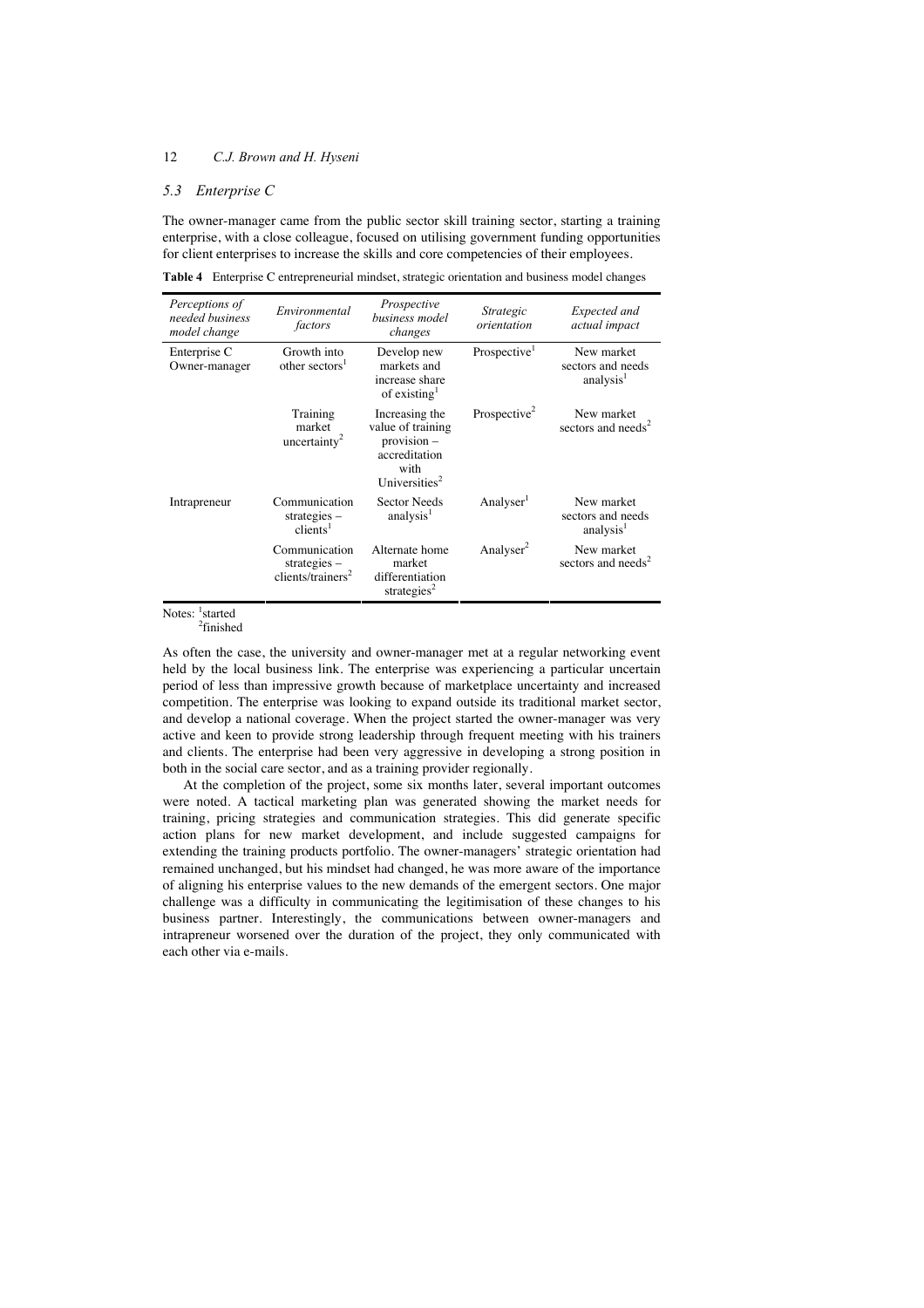#### *5.4 Enterprise D*

The enterprise provides contract manufacturing to high-tech electronic manufacturers who need relatively low-volume manufacture, but high-quality and reliable service. The owner-manager was also the person who led the management buy-out (MBO) only eight years previous.

**Table 5** Enterprise D entrepreneurial mindset, strategic orientation and business model changes

| Perceptions of<br>needed business<br>model change | Environmental<br>factors          | Prospective<br>business model<br>changes                                  | Strategic<br>orientation | Expected and<br>actual impact                          |
|---------------------------------------------------|-----------------------------------|---------------------------------------------------------------------------|--------------------------|--------------------------------------------------------|
| Enterprise D<br>Owner-manager                     | Concept of<br>market <sup>1</sup> | Understanding<br>of the market<br>demands and<br>buyer needs <sup>1</sup> | Reactor <sup>1</sup>     | Proof of market<br>and product<br>concept <sup>1</sup> |
|                                                   | Concept of<br>market <sup>2</sup> | Product<br>technology<br>evaluation                                       | Reactor <sup>2</sup>     | Some proof of<br>market <sup>2</sup>                   |
| Intrapreneur                                      | Concept of<br>market <sup>1</sup> | Understanding<br>of the market<br>demands and<br>buyer needs <sup>1</sup> | Reactor <sup>1</sup>     | Proof of market<br>and product<br>concept <sup>1</sup> |
|                                                   | Concept of<br>market <sup>2</sup> | Product<br>technology<br>evaluation                                       | Reactor <sup>2</sup>     | Some proof of<br>market <sup>2</sup>                   |

Notes: <sup>1</sup>started 2 finished

The owner-manager approached the university to look for funding opportunities to evaluate the marketplace for a new product concept. The product idea was a new-market concept, the technology of which had been proven, at least on the lab bench. They were looking for specific knowledge and expertise in a new sector for them, requiring extensive market research and product trials. When the project started the owner-manager was relatively passive, in that the product idea had been 'kicking around' between him and one of his senior partners for over three years. The product idea had been IP protected and released to the sector, and only a few interested parties had responded with a request for trial. The strategy to date had been very reactive, but like market research had been carried out and no resource committed to it.

At the completion of the project, some six months later, several important outcomes were noted. A product trial programme had commenced at two principal sites, a further four where planned around the world. Unfortunately for the intrapreneur the proof of concept of the product and the underlying business model where still relatively untested, no new orders were taken during the entire project period. Marketing materials had been generated from the trial data and detailed pricing and systems specifications had been written for purposes of selling and marketing the product. The owner-manager had not changed his overall uncertainty and riskiness of the project, and therefore was unsure of the business value it could deliver. There was still no firm business model to support the project, and hence the owner-manager was uncommitted to its continued funding. Interestingly, the communications between intrapreneur and owner-manager were good,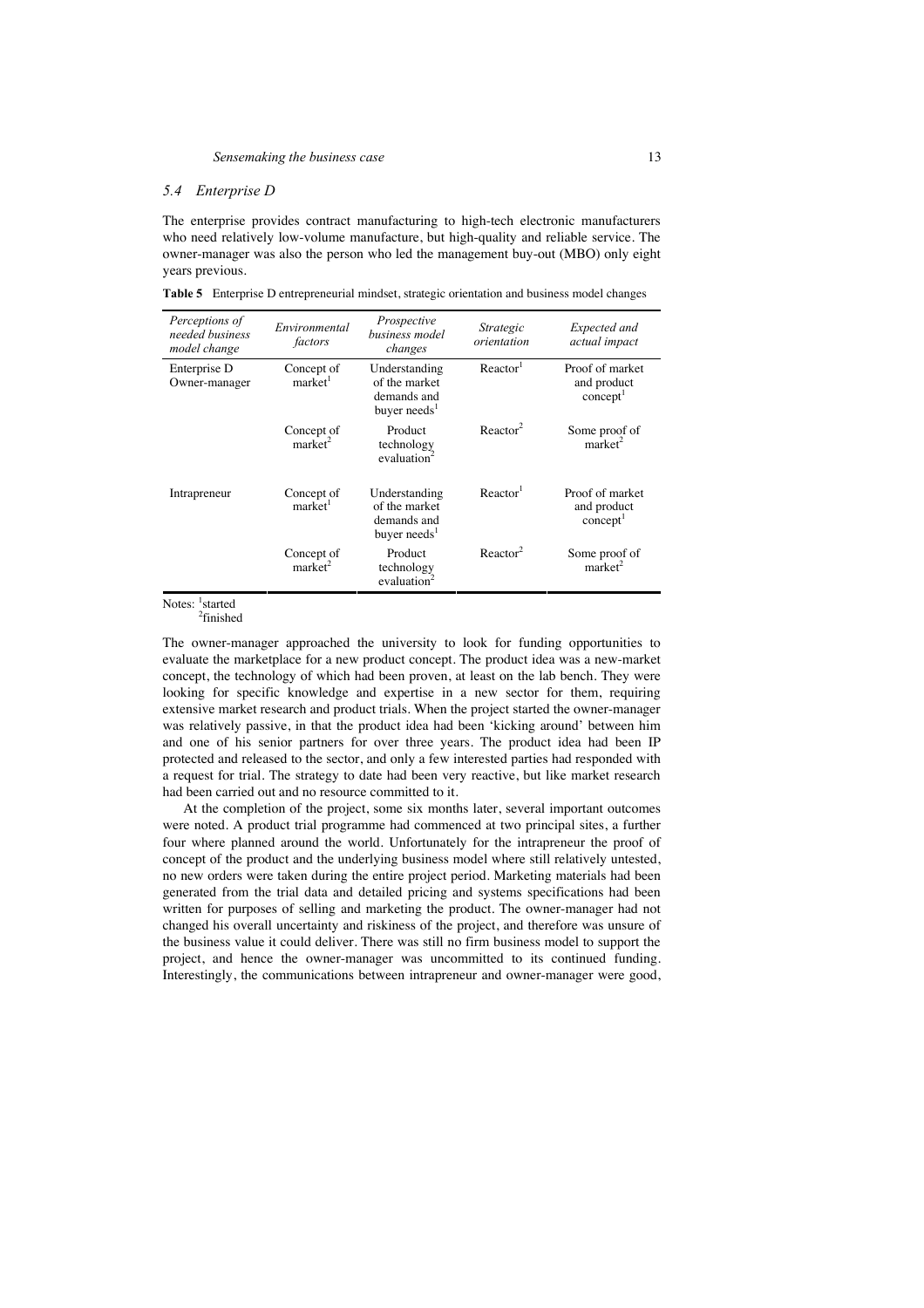however, the relationship between the owner-manager and his joint-partner became strained.

#### *5.5 Enterprise E*

This enterprise was started by a husband and wife team, who gave up their previous salaried positions to start a new business helping companies to get regulatory approval for their products.

| Perceptions of<br>needed business<br>model change | Environmental<br>factors                             | Prospective<br>business model<br>changes                                  | Strategic<br>orientation | Expected and<br>actual impact                               |
|---------------------------------------------------|------------------------------------------------------|---------------------------------------------------------------------------|--------------------------|-------------------------------------------------------------|
| Enterprise E<br>Owner-manager                     | Market<br>development <sup>1</sup>                   | Understanding of<br>the market<br>demands and<br>buyer needs <sup>1</sup> | Analyser <sup>1</sup>    | Increase marketing<br>performance <sup>1</sup>              |
|                                                   | Market and<br>product<br>development <sup>2</sup>    | Product gaps and<br>software<br>development <sup>2</sup>                  | Analyser <sup>2</sup>    | Increased<br>marketing<br>performance <sup>2</sup>          |
| Intrapreneur                                      | Market<br>development <sup>1</sup>                   | Understanding of<br>the market<br>demands and<br>buyer needs <sup>1</sup> | Analyser <sup>1</sup>    | Marketing<br>communication<br>effectiveness <sup>1</sup>    |
|                                                   | Market and<br>product<br>$d$ evelopment <sup>2</sup> | Product gaps and<br>software<br>$d$ evelopment <sup>2</sup>               | Reactor <sup>2</sup>     | Increase sales and<br>marketing<br>performance <sup>2</sup> |

**Table 6** Enterprise E entrepreneurial mindset, strategic orientation and business model changes

Notes: <sup>1</sup>started<br><sup>2</sup>finished

Like most of the previous enterprises discussed earlier, the opportunity to work with the university came from a chance meeting at a regional business engagement workshop. The owner-manager, the technical half of the partnership, was looking for specific knowledge and expertise to improve their market position, and to develop partnerships that would provide further opportunities for product/service developments. When the project started the owner-manager was relatively passive in his business development activities, having instead spent much time on developing effective and efficient processes for undertaking the contract work. The key challenge for the business was to get more companies to use their services, to speed-up and electronically submit, for product approval requests. The past strategy to increase awareness of the products and services had limited success.

At the completion of the project, some twenty-four months later, several important outcomes were noted. Generally, sales leads had increased by over 100%, a comprehensive marketing strategy had been developed and the communications part of it had been implemented, with agreed key performance indicators. The owner-manager was a very analytically driven entrepreneur, requiring detailed analysis on any proposal suggested, and a clear indication of the performance expected and the tools to measure this. The owner-manager was willing to initiate change but unable to provide clear leadership on how to research and legitimise this change. Openness between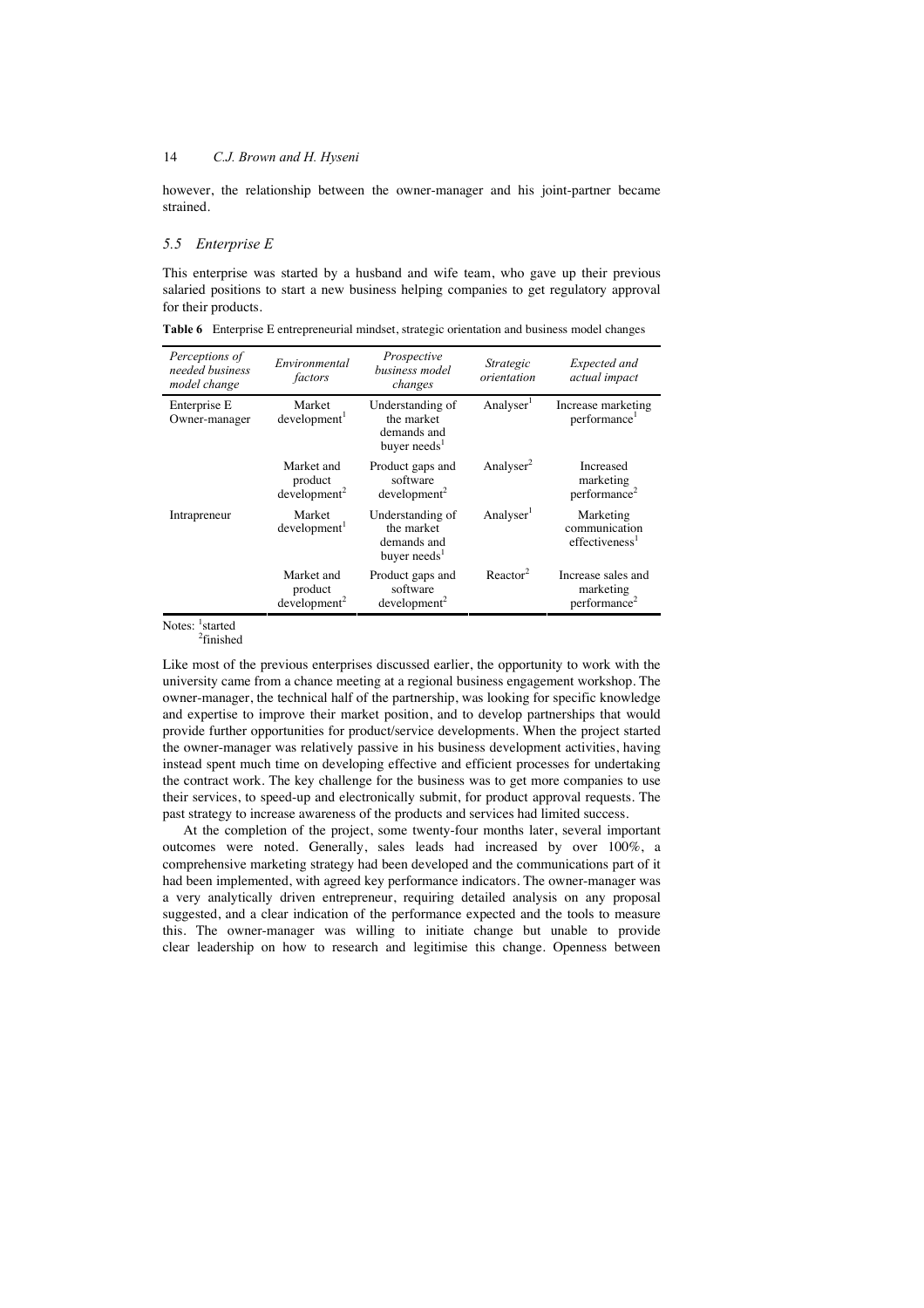owner-manager and intrapreneur was evident, and this led to strong mutual understanding, trust and respect for their relative contribution to business model change.

#### *5.6 Enterprise F*

This enterprise is a very different type of business having been a family run affair for over fifty years. The enterprise was an important system integrator for the retail sector, bringing together products and services to provide solutions that delivered value for its clients, and their customers. The enterprise was split into three separate business units, run by a dedicated and very sales-oriented owner-manager.

| Perceptions of<br>needed business<br>model change | Environmental<br>factors                                             | Prospective<br>business model<br>changes                               | Strategic<br>orientation | Expected and<br>actual impact                                |
|---------------------------------------------------|----------------------------------------------------------------------|------------------------------------------------------------------------|--------------------------|--------------------------------------------------------------|
| Enterprise F<br>Owner-manager                     | Integrated<br>product/market<br>development<br>strategy <sup>1</sup> | Understanding of<br>the market demands<br>and buyer needs <sup>1</sup> | Prospector <sup>1</sup>  | Integrated<br>marketing and<br>product strategy <sup>1</sup> |
|                                                   | Integrated market<br>and product<br>development <sup>2</sup>         | Marketplace/<br>technology<br>roadmapping <sup>2</sup>                 | Prospector <sup>2</sup>  | Integrated<br>marketing and<br>product strategy <sup>2</sup> |
| Intrapreneur                                      | Integrated<br>product/market<br>development<br>strategy <sup>1</sup> | Understanding of<br>the market demands<br>and buyer needs <sup>1</sup> | Analyser <sup>1</sup>    | Integrated<br>marketing and<br>product strategy <sup>1</sup> |
|                                                   | Integrated market<br>and product<br>development <sup>2</sup>         | Marketplace/<br>technology<br>roadmapping <sup>2</sup>                 | Analyser <sup>2</sup>    | Integrated<br>marketing and<br>product strategy <sup>2</sup> |

**Table 7** Enterprise F entrepreneurial mindset, strategic orientation and business model changes

Notes: <sup>1</sup>started 2 finished

Interestingly, this enterprise had engaged with the KTP scheme previously when it was looking to improve its operational processes, specifically managing its diverse product and system development projects. When the project started the BM was active in development his business markets, looking for new product opportunities and market developments that would both increase revenue, and profit streams. The key challenge for the businesses was in developing an integrated approach to both the effective management of the product portfolio, and identification and evaluation of market opportunities. The somewhat eclectic nature of previous business development could not be sustained without some rationalisation of the product portfolio and a more analytical approach to market/product sector evaluation and selection.

At the completion of the project, some twenty-four months later, several important outcomes were noted. Market and product strategies were integrated, investment in product technologies and development of core skills and competencies was focused, delivering high improved revenue/profit streams. The owner-manager was a prospective entrepreneur, requiring little analysis of a market/product opportunity to actually commit to it, this remained largely unchanged at the end of the project. The owner-manager was quick to initiate changes in the business model, but was weak at legitimising these based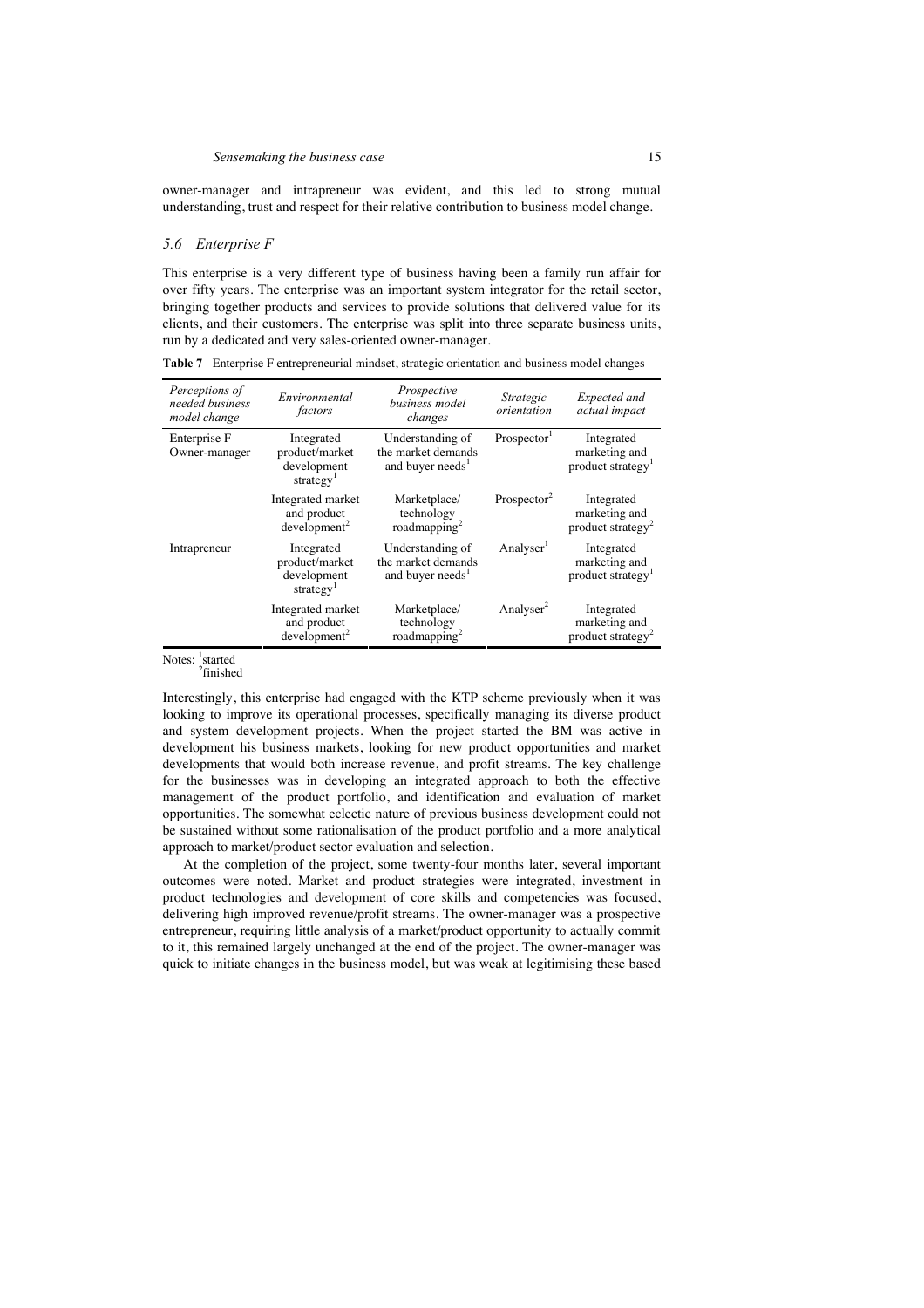on medium/long term benefits, again unchanged by the end of the project. A healthy relationship was developed between the owner-manager and the intrapreneur, but the relationship was too distant, not enough leadership was provided in more critically evaluating opportunities versus costs. Yet this relationship deteriorated as the project went into the final phase of embedding the strategies into actionable digital marketing campaigns, and thus tying these into future sales lead generation.

## **6 Conclusions**

This paper began by proposing that business model change initiatives, stimulated by KTP schemes and 'low-carbon innovative initiatives' in general, was a systematic approach undertaken by the owner-manager and intrapreneur jointly. Identifying and initiating change in the different areas of the business model, with the help of the newly installed intrapreneur, backed up by his university supervisor, providing support for the ownermanager in legitimising the change, identifying both new business and customer value associated with 'greening' the products and services.



Figure 2 Learning framework of a low-carbon KTP initiative (see online version for colours)

*Source:* Developed from **Noci and Verganti** (1999) and Hekkert et al. (2007).

The author's analysis of the six enterprise case studies identified the challenges that SMEs are facing when attempting to address 'low-carbon innovative initiatives' associated with creating and developing future greener products and services. Interestingly, for our six enterprises the traditional issues common across SMEs, like short-term orientation, scarce resources and poor networking capabilities, were not a determining factor in our owner-managers commitment to the development of green products and services. What was of more concern for the SMEs was the ability to detect the opportunities and threats represented by developing and delivering these low-carbon based products and services into their respective sectors and in developing a business-

**Comment [t5]:** Author: Please provide the full reference or delete from the text if not required.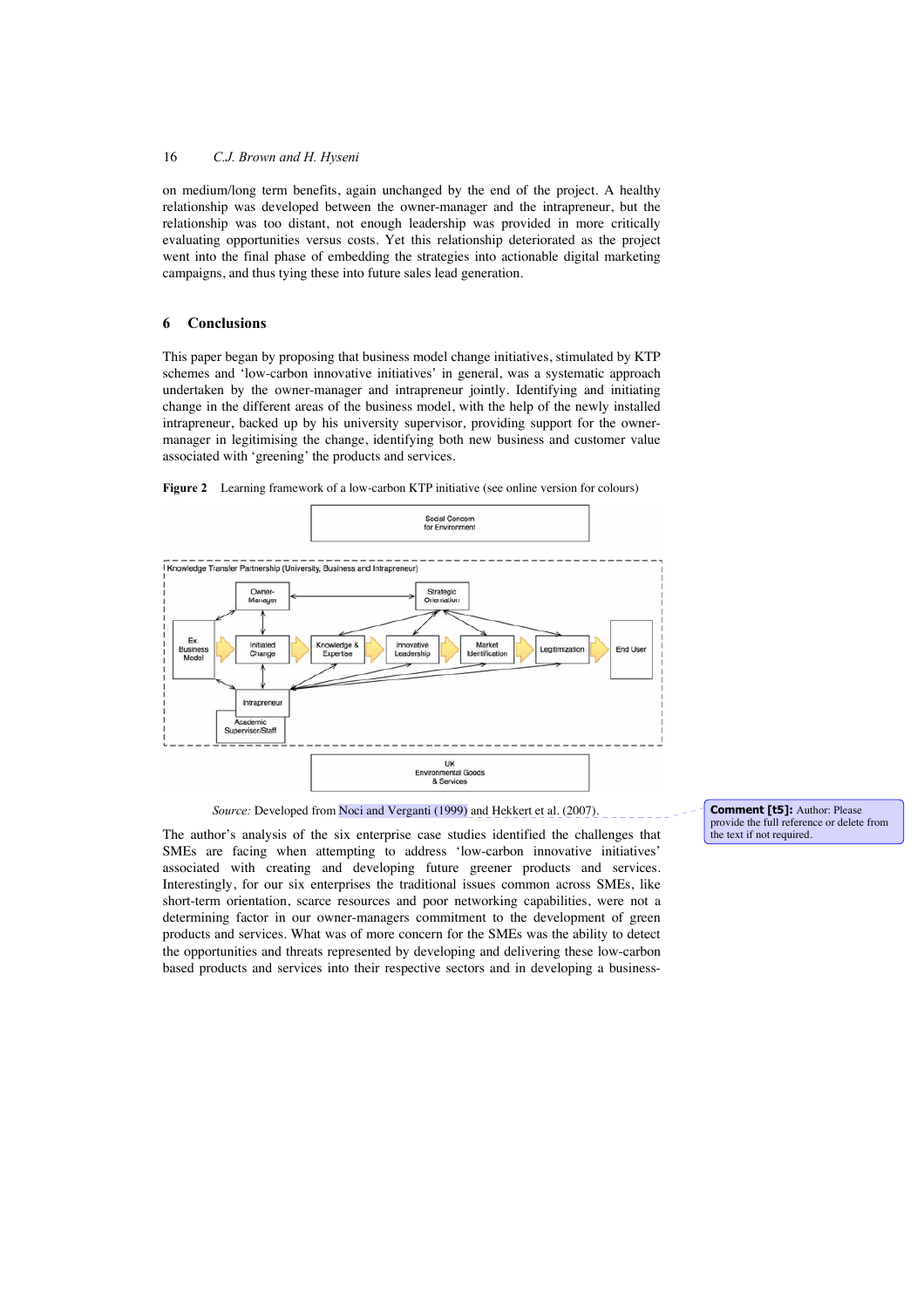wide strategy. The learning framework, see Figure 2 above, emerged from our analysis and observations:

- Initiating change all of our owner-managers were managing existing enterprises attempting to diversify their business strategy to take advantage of the new lowcarbon marketplace. The initial high levels of risk uncertainty resulting from combining the newly acquired technological knowledge, practices and awareness of new markets was tempered by the support given by the KTP. A key element in the potential success of the low-carbon innovative initiative was attributed to the early owner-managers activity and support, particularly the influence and input they have on the business processes.
- x Knowledge and expertiseour analysis of our owner-managers and their workforces established their general acceptance of the importance of market & technology knowledge and expertise as the strongest contributor towards their enterprises' competitive advantage. A point supported by other research on the activities of entrepreneurial firms' in uncertain marketplaces (Studdard and Munchus, 2009).
- Innovative leadership the recruitment of the nascent intrapreneur was heralded by all owner-managers as one of the key elements associated with the success of the KE scheme. The primary reason cited was the additional leadership provided by these individuals within the enterprise to drive innovation, and particularly to challenge the existing status quo within the enterprises existing business model.
- x Market identification **–** our analysis of these three case studies and other enterprises previously engaged in knowledge exchange activities with the university has identified the relative myopic nature of our owner-managers knowledge of his current and future low-carbon product based marketplace. With the help of the academics mentoring of the owner-managers, and importantly the nascent intrapreneurs, all of the enterprises have been able to more accurately identify and target new low-carbon product-related markets, enabling the enterprises to develop new previously untapped revenue streams, and importantly create more sustainable competitive advantages over their current competitors.
- Legitimisation probably one of the key challenges for our owner-managers in getting approval of, commitment to and overall agreement from all the other enterprise employees was the legitimisation for the change. Many of our ownermanagers had great difficulty with convincing other senior colleagues and the workforce in general of the benefits of adopting and disseminating low carbon initiatives both in the enterprises processes, and importantly embedding it into future products and services. The knowledge exchange scheme provided the detailed evidence relating to both financial and non-financial impact on the overall business model.
- Strategic orientation interestingly most of our case study enterprises started out as having a *re-active strategy* towards 'green issues', adopting a minimum compliance approach to regulations and sector-wide green initiatives. By the very fact that they engaged with the KTP already had changed the owner-managers perspective of seeing the low-carbon initiative as a future competitive advantage. Effectively these owner-managers adopted an analyser strategy of evaluating the benefits and costs of being an 'early mover'. Some of the enterprises went further by adopting a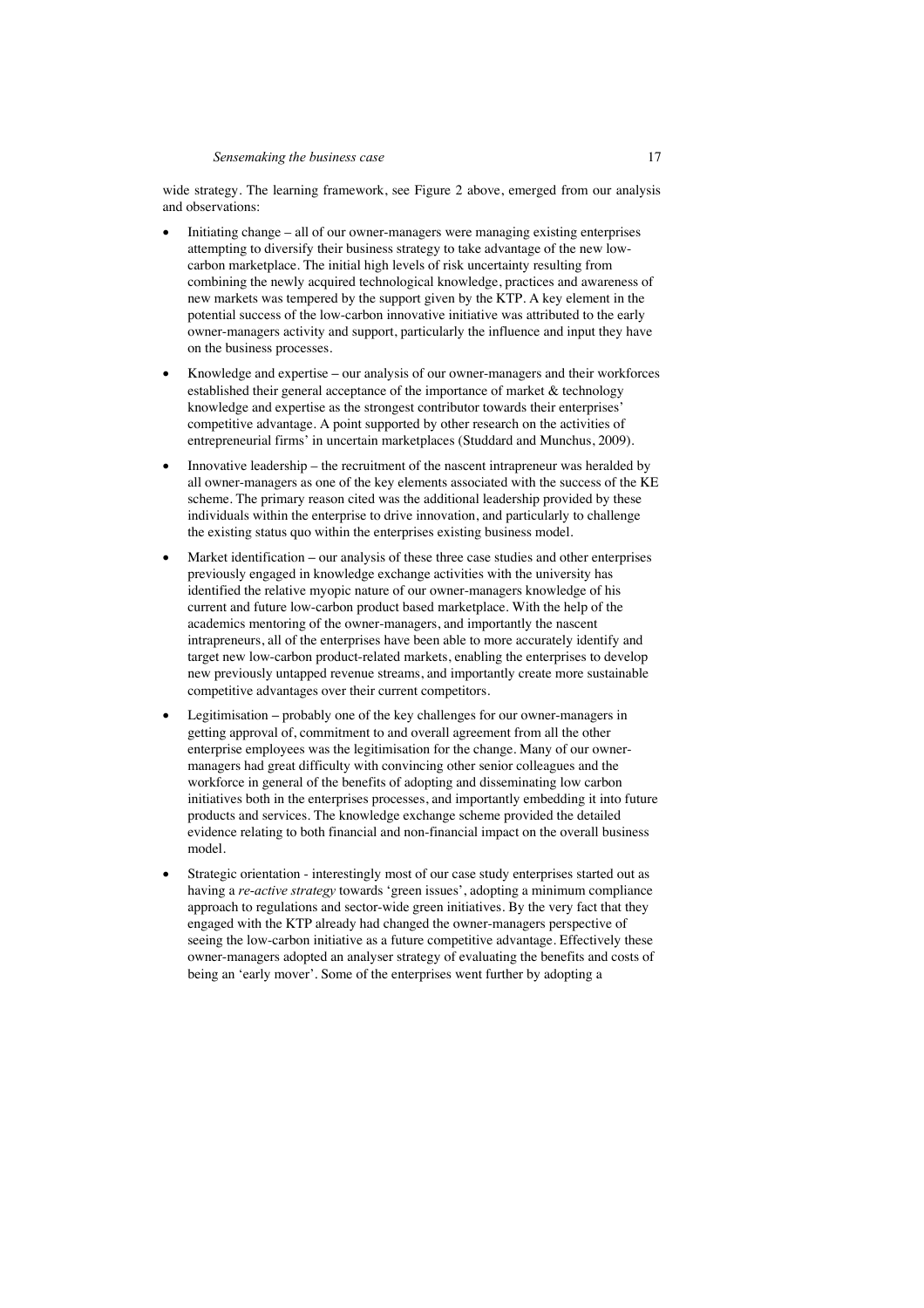prospector strategy, taking on new low-carbon technologies that would deliver more radical improvements in their product and services environmental performance.

This paper presents a first step in understanding and interpreting the owner-managers development of a learning framework to assist in the implications of pushing through 'low-carbon innovative initiatives' into their enterprises' products and services. Our research also highlights the strong role of our new intrapreneurs in pushing these low-carbon innovations into the enterprise, they have effectively become their innovation champions, linking outside knowledge and expertise with internal needs, an important role noted in previous research (Coakes and Smith, 2007). Our six business case studies suggest that owner-managers management of the business model changes are significantly influence by three factors: the life cycle the enterprise is currently in; the business type; and lastly the marketplace dynamics. Interestingly the two businesses that are in their five years of operation are the most dynamic and proactive in their strategies and business model changes, and in their openness to assimilating knowledge and experience from outside sources. Equally business type, especially those in product manufacturing are less open to more radical innovation, most likely to be attributable to enterprise culture and reluctance to make large capital investments in uncertain markets. Which brings us to look at marketplace dynamics, the uncertain in most of the enterprise markets has focused our owner-managers on assessing risks, those that are reluctant to change see risks as threats, however those that more open to change see some of this risks as opportunities.

Though our research sample is small, we have been able to undertake a very in-depth analysis of the changes experienced by these owner-managers and the intrapreneurs in engaging in these low-carbon driven KTPs. Previous SME research (Sharifi and Zhang, 2009) has identified the important link between sensemaking and knowledge and particularly the networking and external linkages to outside sources of knowledge, yet has provide only general links to specific processes associated with the business model. For the academic practitioner involved in these type of knowledge exchange schemes, then the advice is simple: understand the owner-managers mindset business model, manage their expectations of the project deliverables and lastly, always look for quickwins on showing the value of the knowledge and expertise newly embedded.

## **7 Future direction for research**

This study focused on enterprises that had already engaged in a KTP, who largely through the inflexibility or flexibility of either the entrepreneurs' mindset or the evolved business model experience a degree of success/benefit from the programme. Even across our limited sample set, the authors could draw some commonality of findings. We identified that those owner-managers who could both articulate their business model in a fashion that acknowledge risks and opportunities did have a more prospector type approach to future business development. The fact that they are already engaged in knowledge exchange shows at least their interest in searching for new knowledge and expertise that will help them understand and interpret the future challenges to their business model. Our identification of the three factors: business life cycle, business type and marketplace dynamics; does show that the challenges owner-managers face in changing their mindset business model are not entirely based on their own personality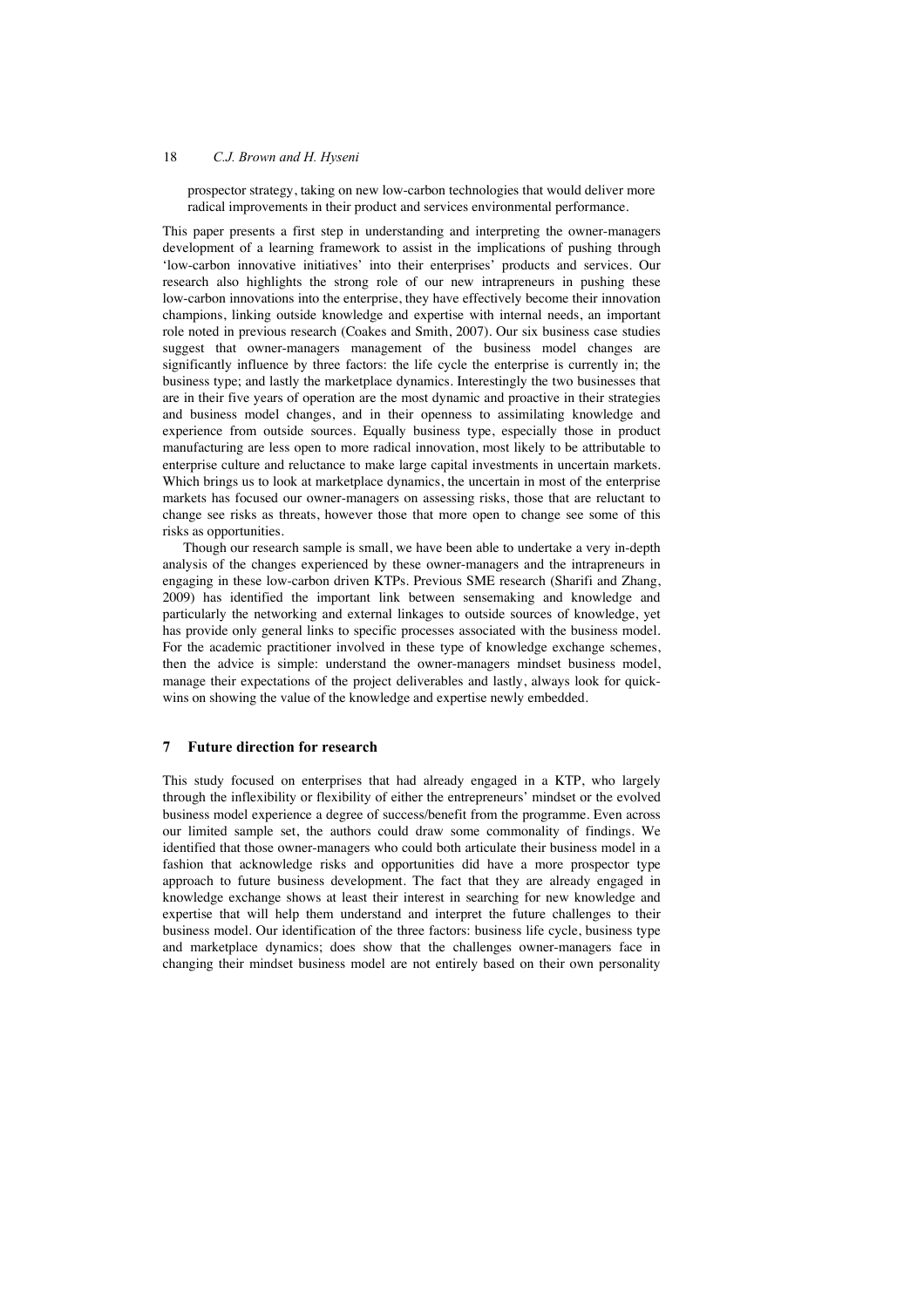traits. Future research on studying the effectiveness of knowledge exchange schemes between higher educational institution's (HEIs) and SMEs, should both further investigate the values and attitudes of owner-managers, and the environmental drivers on their enterprises too. Most owner-managers are wary of coming to HEI's because of the perception of universities as ivory towers future research should also study the perceived business value (financial and non-financial) from engaging in these mentoring and coaching type projects?

In our particular study, we should have included other enterprises who had not engaged in such programmes, but who had sought external help/mentoring from other sources (like through the traditional government funded support services (GFSS). Ideally, such a study should include longitudinal data to examine entrepreneurs' mindsets, their strategic orientations and business model changes over the entire project duration.

### **References**

- Alexander, D.E. (2004) 'Cognitive mapping as an emergency management training exercise', *Journal of Contingencies & Crisis Management*, Vol. 12, No. 4, pp.150–159.
- Anussornnitisarn, P., Sanpanich, S. et al. (2010) 'Sustaining organisational innovation and learning through external knowledge', *International Journal of Innovation and Learning*, Vol. 7, No. 1, pp.85–99.
- Aragon-Sanchez, A. and Sanchez-Maron, G. (2005) 'Strategic orientation, management characteristics, and performance: a study of Spanish SMEs', *Journal of Small Business Management*, Vol. 43, No. 3, pp.287–308.
- Bates, R. and Chen, H-C. (2004) 'Human resource development value orientations: a construct validation study', *Human Resource Development International*, Vol. **7**, No. 3, pp.351–370.
- Brown, C. and Frame, P. (2007) 'Subjectivity in innovation management: a new role for mobile organizations', *International Journal of Mobile Learning and Organizations*, Vol. 1, No. 4, pp.305–326.
- Brown, C.J. (2006) 'The acquisition and dissemination of ideas: managing the innovative initiative', Doctor of Philosophy Social Science, Middlesex University Business School.
- Burgelman, R.A. (1984) 'Designs for corporate entrepreneurship in established firms', *California Management Review*, Vol. 25, No. 3, pp.154–166.
- Chaston, I., Badger, B. et al. (2001) 'Organizational learning: an empirical assessment of process in small UK manufacturing firms', *Journal of Small Business Management*, Vol. 39, No. 2, pp.139–151.
- Coakes, E. and Smith, P. (2007) 'Developing communities of innovation by identifying innovation champions', *The Learning Organisation: The international Journal of Knowledge and Organisational Learning Management*, Vol. 14, No. 1, pp.74–85.
- Cohen, S.G. and Bailey, D.E. (1997) 'What makes teams work: group effectiveness research from the shop floor to the executive suite', *Journal of Management*, Vol. 23, No. 3, p.239.
- Conrad, C. and Poole, M.S. (1998) *Strategic Organizational Communication: Into the Twenty-first Century*, Harcourt Brace Colleges Publishers, Troy, MA.
- Dougherty, D. (1992) 'Interpretive barriers to successful product innovation in large firms', *Organization Science*, Vol. 3, No. 2, p.179.
- Etzkowitz, H. and Leydesdorff, L. (2000) 'The dynamics of innovation: from national systems and "mode 2" to a triple helix of university-industry-government relations', *Research Policy*, Vol. 29, pp.109–123.
- Freel, M.S. (2000) 'Barriers to product innovation in small manufacturing firms', *International Small Business Journal*, Vol. 18, No. 2, pp.60–80.

**Comment [a6]:** Author: Please provide the issue number.